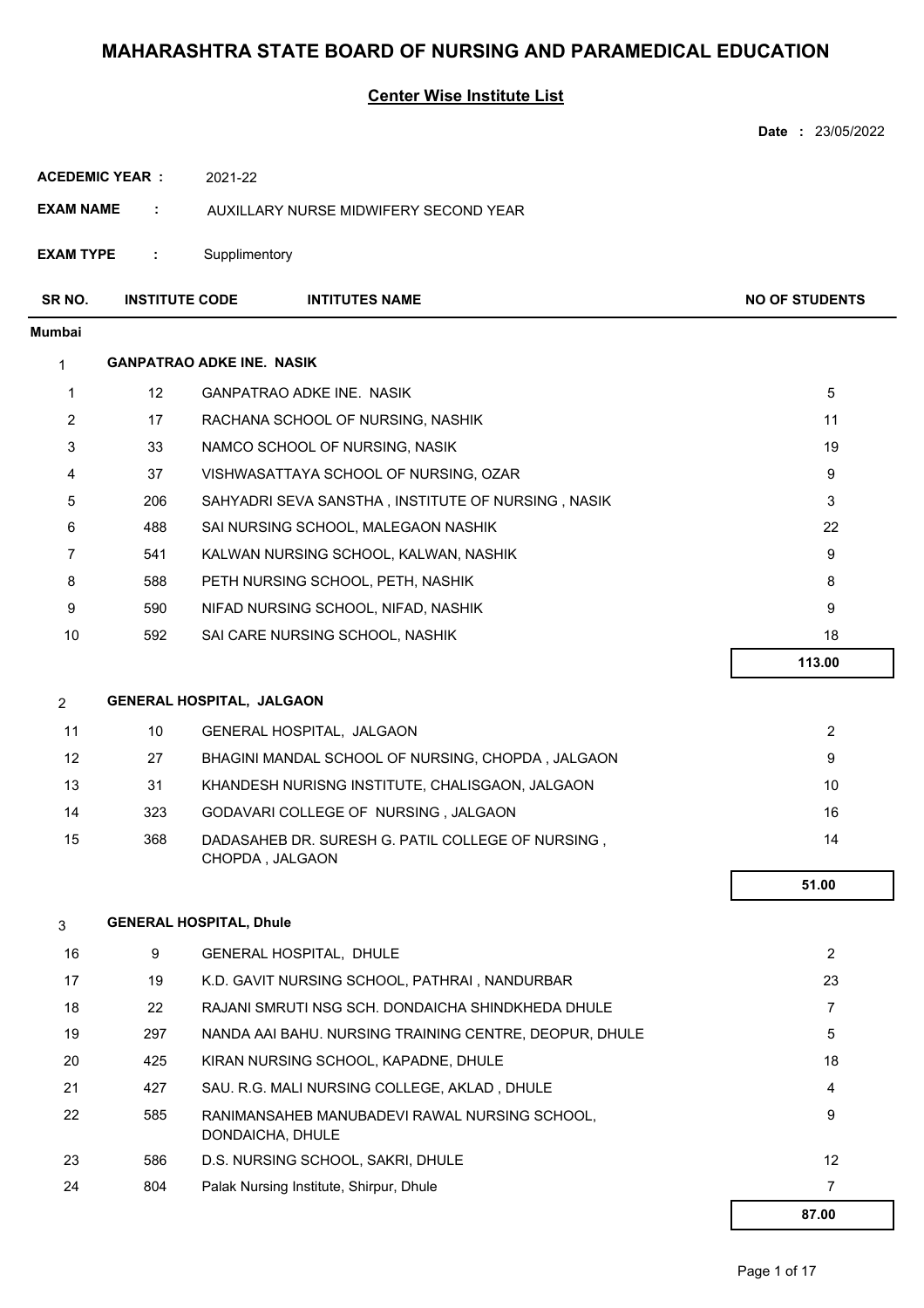### **Center Wise Institute List**

|                  |                       |                                     |                                                                                  | Date: 23/05/2022      |
|------------------|-----------------------|-------------------------------------|----------------------------------------------------------------------------------|-----------------------|
|                  | <b>ACEDEMIC YEAR:</b> | 2021-22                             |                                                                                  |                       |
| <b>EXAM NAME</b> | ÷                     |                                     | AUXILLARY NURSE MIDWIFERY SECOND YEAR                                            |                       |
| <b>EXAM TYPE</b> | ÷                     | Supplimentory                       |                                                                                  |                       |
| SR NO.           | <b>INSTITUTE CODE</b> |                                     | <b>INTITUTES NAME</b>                                                            | <b>NO OF STUDENTS</b> |
| 4                |                       | <b>GENERAL HOSPITAL, Nasik</b>      |                                                                                  |                       |
| 25               | 8                     |                                     | <b>GENERAL HOSPITAL, NASIK</b>                                                   | $\mathbf{1}$          |
| 26               | 13                    |                                     | NASIK MEDICO TRAINING COLLEGE OF NURSING, NASIK                                  | 10                    |
| 27               | 38                    |                                     | NASHIK NURSING SCHOOL, NASHIK                                                    | 26                    |
| 28               | 309                   |                                     | SHREE SWAMI NARAYAN NURSING INSTITUE, NASIK                                      | 25                    |
| 29               | 497                   |                                     | SWAMI VIVEKANAND SANSTHA, MALEGAON, NASHIK                                       | 8                     |
| 30               | 542                   |                                     | DINDORI SCHOOL OF NURSING, DINDORI, NASHIK                                       | 8                     |
| 31               | 587                   |                                     | SHREE GAJANAN MAHARAJ COLLEGE OF NURSING AND<br>RESEARCH CENTER JAWHAR, PALGHAR  | $\overline{2}$        |
| 32               | 589                   |                                     | IGATPURI NURSING SCHOOL, IGATPURI, NASHIK                                        | 8                     |
| 33               | 597                   |                                     | RAJEEV GANDHI GNM NURSING COLLEGE, SINNAR, NASHIK                                | 14                    |
| 34               | 598                   |                                     | TANMAYI NURSING INSTITUTE, NASHIK                                                | 21                    |
| 35               | 601                   |                                     | KARM, R. S. WAGH EDUCATION HEALTH SANSTHAS SCHOOL OF<br>NURSING, DINDORI, NASHIK | 5                     |
|                  |                       |                                     |                                                                                  | 128.00                |
| 5                |                       | <b>GENERAL HOSPITAL, SINDHUDURG</b> |                                                                                  |                       |
| 36               | 35                    |                                     | SHREE ANANT SMRUTI SCHOOL OF NURSING, KASAL                                      | 1                     |
| 37               | 36                    |                                     | IDEAL NURSING SCHOOL, KANKAVALI, SINDHUDURG                                      | $\overline{2}$        |
| 38               | 362                   |                                     | BR. NATH PAI INSTITUTE OF NURSING, PINGULI, SINDHUDURGA                          | 5                     |
| 39               | 487                   |                                     | SARASWATI ANM NURSING SCHOOL, KANKAVLI, SINDHUDURG                               | 5                     |
| 40               | 584                   |                                     | MAI NURSING SCHOOL, KUDAL                                                        | $\overline{2}$        |
| 41               | 1034                  |                                     | LATE MRS. ABOLI KULDEEP PEDNEKAR NURSING INSTITUTE,<br>PINGULI, SINDHUDURG       | $\overline{2}$        |
|                  |                       |                                     |                                                                                  | 17.00                 |
| 6                |                       |                                     | <b>MATOSHRI ASARABAI DARADE SCHOOL OF NURSING, YEOLA, NASHIK</b>                 |                       |
| 42               | 18                    |                                     | S.N.D. SCHOOL OF NURSING, JES, YEOLA, NASIK                                      | 6                     |
| 43               | 30                    |                                     | KARUNA SCHOOL OF NURSING, MANMAD, NASHIK                                         | 4                     |
| 44               | 325                   |                                     | MATOSHRI SCHOOL OF A.N.M. NURSING, EKLAHARE, NASIK                               | 4                     |
| 45               | 330                   |                                     | MATOSHRI SCHOOL OF A.N.M. NURSING, BABULGAON, NASIK                              | 6                     |
| 46               | 543                   |                                     | YEOLA SCHOOL OF NURSING, YEOLA, NASHIK                                           | 19                    |
| 47               | 567                   | <b>NASHIK</b>                       | MATOSHRI ASARABAI DARADE SCHOOL OF NURSING, YEOLA,                               | 8                     |
| 48               | 591                   |                                     | MANMAD NURSING SCHOOL, YEOLA, NASHIK                                             | 5                     |
| 49               | 593                   |                                     | JIJAMATA NURSING SCHOOL, MALEGAON, NASHIK                                        | 10                    |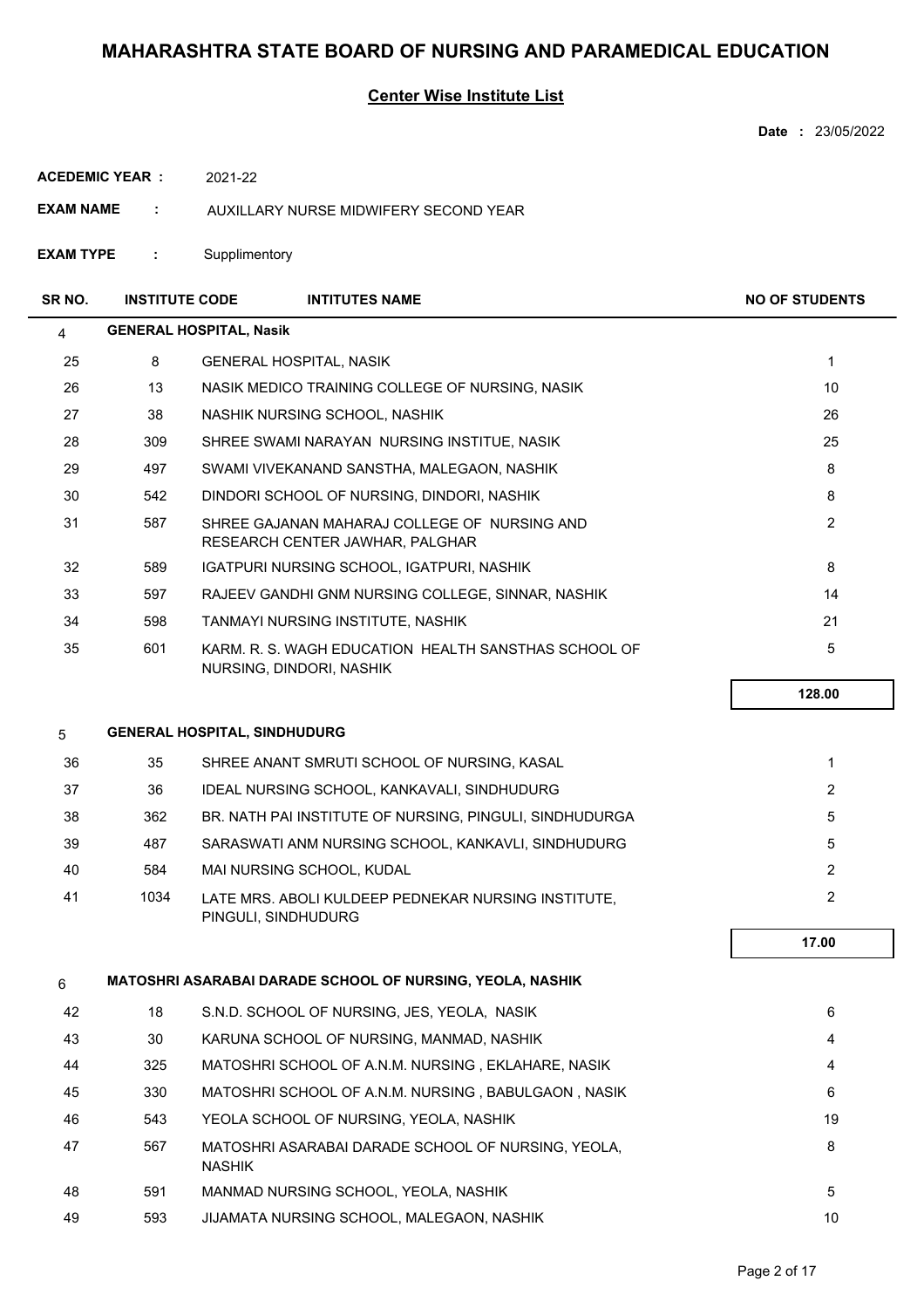## **Center Wise Institute List**

|                       |                       |                                                                                  | Date: 23/05/2022      |
|-----------------------|-----------------------|----------------------------------------------------------------------------------|-----------------------|
| <b>ACEDEMIC YEAR:</b> |                       | 2021-22                                                                          |                       |
| <b>EXAM NAME</b>      | ÷                     | AUXILLARY NURSE MIDWIFERY SECOND YEAR                                            |                       |
| <b>EXAM TYPE</b>      | ÷                     | Supplimentory                                                                    |                       |
| SR NO.                | <b>INSTITUTE CODE</b> | <b>INTITUTES NAME</b>                                                            | <b>NO OF STUDENTS</b> |
|                       |                       |                                                                                  | 62.00                 |
| $\overline{7}$        |                       | NOOTAN SCHOOL OF NURSING, RAIGAD                                                 |                       |
| 50                    | 6                     | GENERAL HOSPITAL, ALIBAG                                                         | $\overline{2}$        |
| 51                    | 16                    | NOOTAN SCHOOL OF NURSING, RAIGAD                                                 | 3                     |
| 52                    | 595                   | D. D. VISPUTE SCHOOL OF NURSING, PANVEL, RAIGAD                                  | 3                     |
|                       |                       |                                                                                  | 8.00                  |
| 8                     |                       | SAMARTH INSTITUTE OF NURSING EDUCATION, DERVAN                                   |                       |
| 53                    | 14                    | RAMRAJE SCH. NSG, RCON DAPOLI, RATNAGIRI                                         | 5                     |
| 54                    | 281                   | SAMARTH INSTITUTE OF NURSING EDUCATION, DERVAN                                   | 1                     |
| 55                    | 352                   | M.E.S SCHOOL OF NURSING KHED RATNAGIRI                                           | 1                     |
| 56                    | 870                   | The Yash Foundations College of Nursing Medical Research Institute,<br>Ratnagiri | 4                     |
|                       |                       |                                                                                  | 11.00                 |
| 9                     |                       | SAU.MINATAI THAKARE INSTITUTE OF NURSING EDUCATION, THANE                        |                       |
| 57                    | $\mathbf{2}^{\circ}$  | AKI INSTITUTE OF NURSING, NAGPADA, MUMBAI                                        | 9                     |
| 58                    | 3                     | SMT. S. C. NANAVATI OF POLYTECHNIC SCHOOL OF NURSING,<br><b>MUMBAI</b>           | 8                     |
| 59                    | 4                     | V. S. GENERAL HOSPITAL, THANE                                                    | 1                     |
| 60                    | 26                    | KALAVATI INSTITUTE OF NURSING EDUCATION, AIROLI NAVI<br><b>MUMBAI</b>            | 3                     |
| 61                    | 201                   | INSTITUTE OF NURSING EDUCATION, DOMBIVALI                                        | $\overline{2}$        |
| 62                    | 484                   | NAVJEEVAN SCHOOL OF NURSING, SHAHAPUR, THANE                                     | 5                     |
| 63                    | 485                   | DAYANAND SCHOOL OF NURSING, VADOLI TALASARI THANE                                | 1                     |
| 64                    | 486                   | PRATIBHA SCHOOL OF NURSING, KOPERKHAIRANE, NAVI MUMBAI                           | 9                     |
| 65                    | 489                   | N. K. T. T. SCHOOL OF NURSING, BHIWANDI, THANE                                   | 8                     |
| 66                    | 1011                  | SMT. D.Y.SAWANT NURSING SCHOOL, BHANDUP                                          | 8                     |
|                       |                       |                                                                                  | 54.00                 |

#### **Pune**

| 10 |    | <b>BHARATI VIDYAPEETH COLLEGE OF NURSING, PUNE</b>                                     |   |
|----|----|----------------------------------------------------------------------------------------|---|
| 67 | 45 | SETH TARACHAND R.C.A. SCH. OF NSG HOSPITAL, PUNE                                       |   |
| 68 | 46 | Maharashtra Arogya Mandal's Institute of Nursing<br>Education, Malwadi, Hadapsar, Pune | 2 |
| 69 | 47 | JANASEVA FOUNDATION SCH. OF NSG, PUNE                                                  |   |
| 70 | 62 | Sevadham Trust A.S.M.T. SON, MAVAL, PUNE,                                              |   |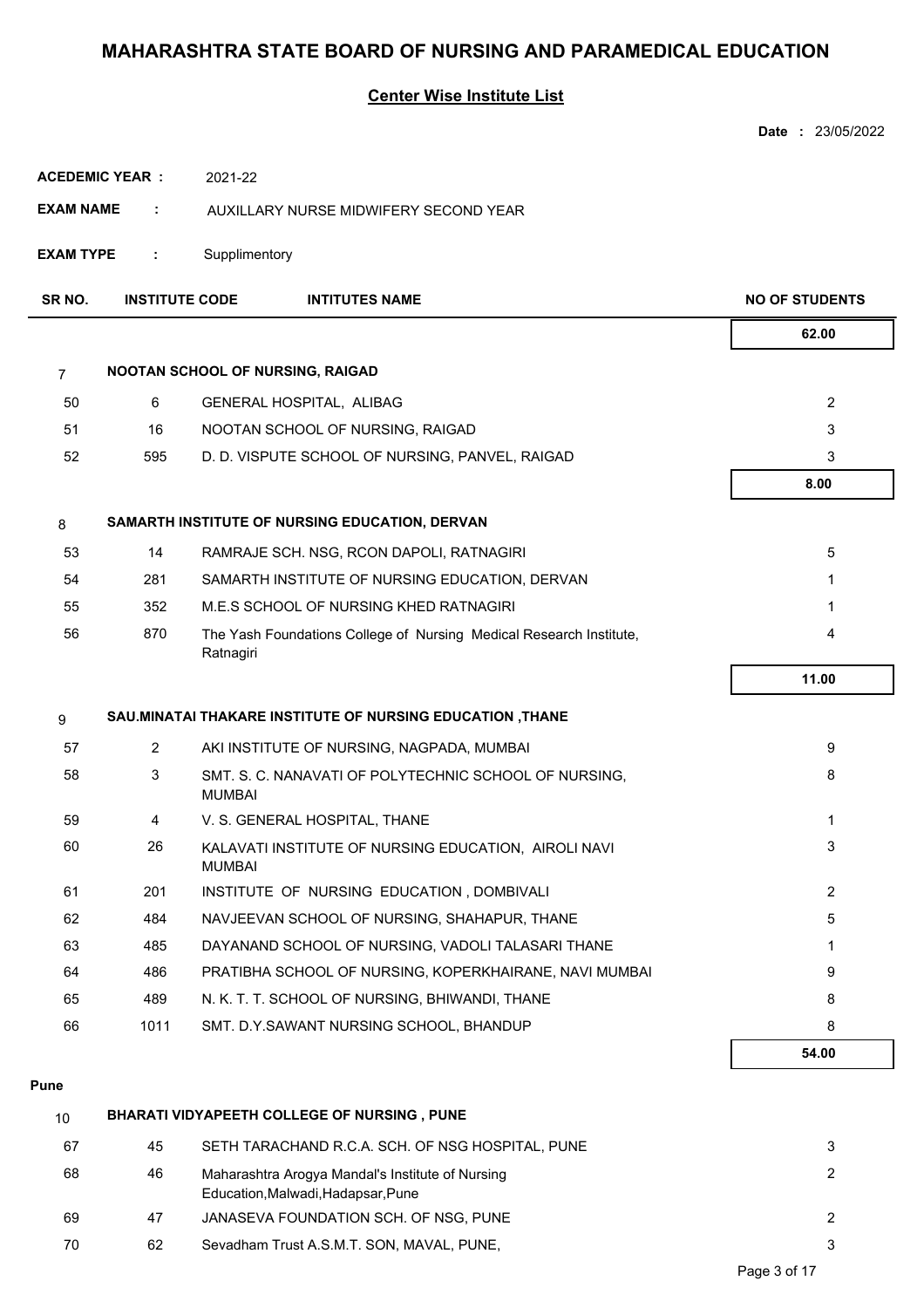### **Center Wise Institute List**

**Date :** 23/05/2022

**ACEDEMIC YEAR :** 2021-22

- **EXAM NAME :** AUXILLARY NURSE MIDWIFERY SECOND YEAR
- **EXAM TYPE :** Supplimentory

| SR NO. | <b>INSTITUTE CODE</b> | <b>INTITUTES NAME</b>                                                                                      | <b>NO OF STUDENTS</b> |
|--------|-----------------------|------------------------------------------------------------------------------------------------------------|-----------------------|
| 71     | 68                    | SANT DNYANESHWAR MED EDUS, SCHOOL OF NURSING, PUNE                                                         | 1                     |
| 72     | 76                    | MEERA NURSING SCHOOL, SASWAD, PUNE                                                                         | 4                     |
| 73     | 221                   | Maharshi Karve Stree Shikshan Samstha SMT BAKUL TAMBAT<br>INSTITUTE OF NURSING EDUCATION, KARVE NAGAR PUNE | $\overline{7}$        |
| 74     | 226                   | DWARIKA SANGAMNER INSTITUTE OF NURSING EDUCATION, PUNE                                                     | 15                    |
| 75     | 231                   | C Y DANGAT PATIL SHIKSHAN AND KRIDA MANDAL, SCHOOL OF<br>NURSING, PUNE                                     | 7                     |
| 76     | 232                   | GIRIRAJ SCHOOL OF NURSING, BARAMATI                                                                        | $\overline{7}$        |
| 77     | 312                   | GENERAL HOSPITAL, AUNDH, PUNE                                                                              | 1                     |
| 78     | 317                   | TEJASWINI NURSING SCHOOL, JUNNAR, PUNE                                                                     | 6                     |
| 79     | 318                   | SHARDABAI PAWAR INSTITUTE OF NURSING, PUNE                                                                 | 13                    |
| 80     | 393                   | JAY INSTITUTE OF NURSING, INDAPUR, PUNE                                                                    | 16                    |
| 81     | 405                   | JANAKI INSTITUTE OF NURSING EDUCATION, PUNE                                                                | 3                     |
| 82     | 499                   | Sushrusha Nursing School, Ap Daund, Pune                                                                   | 6                     |
| 83     | 500                   | SUSHILA NURSING SCHOOL, DAUND, PUNE                                                                        | 3                     |
| 84     | 508                   | PRIYADARSHINI SHAK, BAU, GRAM VIKAS MAHILA SEVABHAVI<br>MANDAL, SCHOOL OF NURSING, SHIRUR, PUNE            | $\overline{c}$        |
| 85     | 633                   | TILAK MAHARASHTRA VIDYAPEETH INSTITUTE OF NURSING<br>EDUCATION RESEARCH, PUNE                              | $\overline{2}$        |
| 86     | 637                   | LATE UDHAVRAO TULSHIRAM JADHAVAR FOUNDATIONS INSTITUTE<br>OF NURSING, PUNE                                 | 12                    |
| 87     | 898                   | Dhareshwar Institute of Nursing, Pune                                                                      | 8                     |
|        |                       |                                                                                                            | 123.00                |
| 11     |                       | <b>C.P.R. GENERAL HOSPITAL, KOLHAPUR</b>                                                                   |                       |
| 88     | 53                    | DR. J. J. MAGDUM SON, SHIROL, KOLHAPUR                                                                     | 3                     |
| 89     | 59                    | WESTERN MAHARASHTRA SCHOOL OF NURSING, TILWANI,<br><b>KOLHAPUR</b>                                         | 6                     |
| 90     | 78                    | SANT GAJANAN MAHARAJ, SCHOOL OF NURSING, GADHINGLAJ,<br><b>KOLHAPUR</b>                                    | 1                     |
| 91     | 83                    | MAHALAXMI NURSING INSTITUTE, KOLHAPUR                                                                      | 11                    |
| 92     | 89                    | Y.D. MANE SCHOOL OF NURSING, KAGAL, KOLHAPUR                                                               | $\overline{2}$        |
| 93     | 92                    | ADHAAR NURSING SCHOOL, AJRA KOLHAPUR                                                                       | $\overline{2}$        |
| 94     | 93                    | KAI. BALWANTRAO HANUMANTRAO PATIL SHIKSHAN PRASARAK<br>MANDAL, KARVIR, KOLHAPUR                            | 1                     |
| 95     | 96                    | SARASWATI GAIKWAD NURSING SCHOOL, KOTOLI, PANHALA,<br><b>KOLHAPUR</b>                                      | 4                     |
| 96     | 272                   | SAU. JEBELINA NURSING SCHOOL, GARGOTI, KOLHAPUR                                                            | 1                     |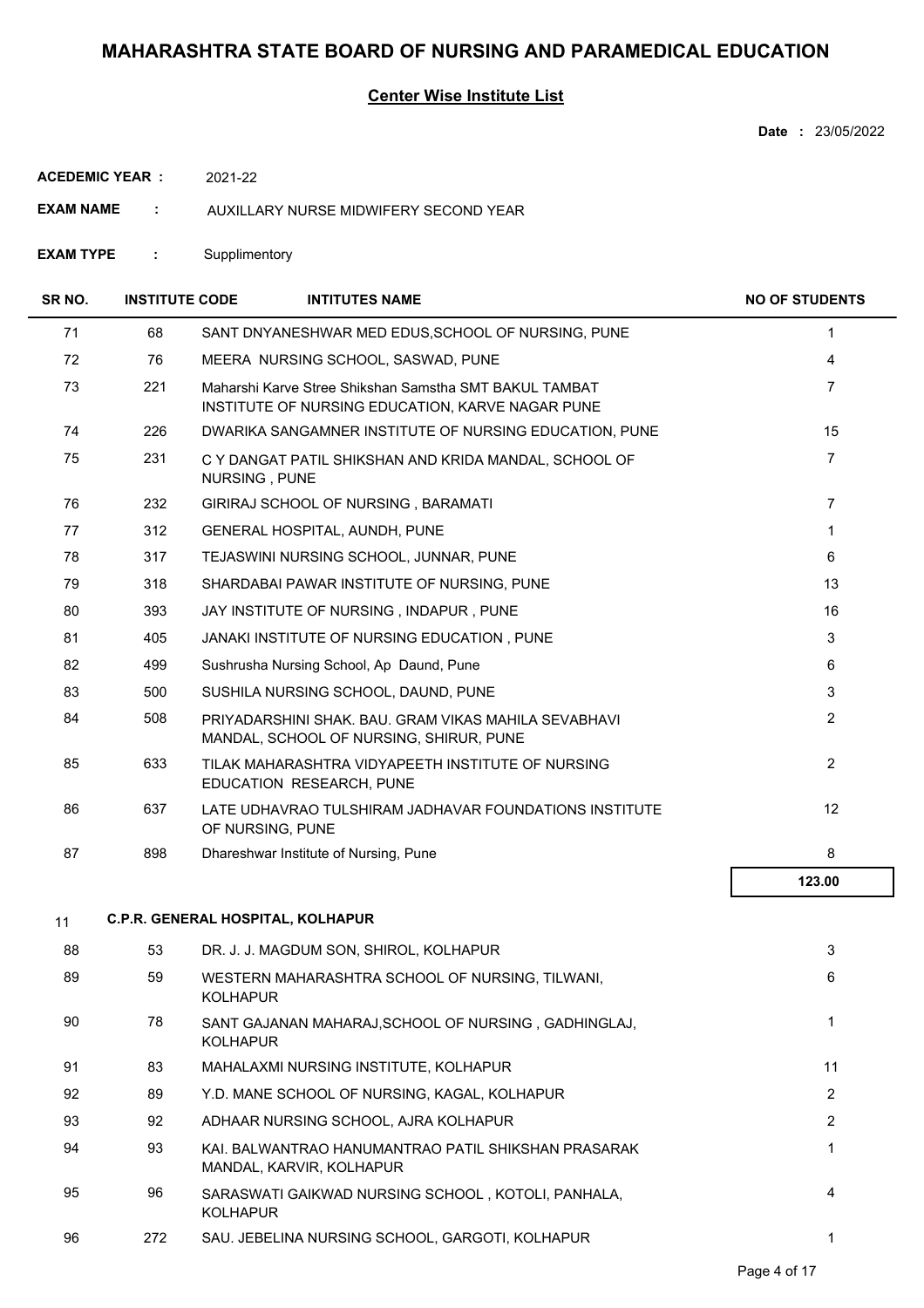### **Center Wise Institute List**

**Date :** 23/05/2022

**ACEDEMIC YEAR :** 2021-22

- **EXAM NAME :** AUXILLARY NURSE MIDWIFERY SECOND YEAR
- **EXAM TYPE :** Supplimentory

| SR <sub>NO</sub> . | <b>INSTITUTE CODE</b> | <b>INTITUTES NAME</b>                                                        | <b>NO OF STUDENTS</b> |
|--------------------|-----------------------|------------------------------------------------------------------------------|-----------------------|
| 97                 | 287                   | KURUNDWAD INST. OF NURSING EDUCATION, SHIROL, KOLHAPUR                       | 3                     |
| 98                 | 428                   | SHRI BHAIRAVNATH NURSING SCHOOL, ICHALKARANJI,<br><b>KOLHAPUR</b>            | 6                     |
| 99                 | 502                   | SANJEEVA NURSING SCHOOL, KOLHAPUR                                            |                       |
| 100                | 582                   | SANT GAJANAN MAHARAJ SCHOOL OF NURSING, CHINCHEWADI,<br>GADHINGLAJ, KOLHAPUR |                       |
| 101                | 616                   | SHRI SIDDHI NURSING SCHOOL, KAGAL, KOLHAPUR                                  | 8                     |
| 102                | 617                   | SIDDHAGIRI NURSING INSTITUTE, KARVEER, KOLHAPUR                              |                       |
| 103                | 808                   | Late. Ushatai Nursing School, Kolhapur                                       | 5                     |
|                    |                       |                                                                              | 56.00                 |

### 12 **GENERAL HOSPITAL, Sangli**

|     |     |                                                                           | 52.00           |
|-----|-----|---------------------------------------------------------------------------|-----------------|
| 115 | 651 | SHRI DATTA SCHOOL OF NURSING, SHIRALA, SANGLI                             | 11              |
| 114 | 635 | DHANVANTARI INSTITUTE OF NURSING PARAMEDICAL SCIENCES.<br>SHIRALA, SANGLI | $\overline{2}$  |
| 113 | 628 | SHABBIR AHMED ANSARI NURSING SCHOOL, MIRAJ, SANGLI                        | 8               |
| 112 | 627 | LAXMIPRABHA NURSING INSTITUTE, MIRAJ, SANGLI                              | 3               |
| 111 | 623 | KEDARNATH NURSING SCHOOL, ISLAMPUR, SANGLI                                | 12 <sup>2</sup> |
| 110 | 526 | VIDYA SAGAR NURSING SCHOOL, SANGLI                                        |                 |
| 109 | 284 | ADARSH NURSING SCHOOL, VITA, SANGLI                                       |                 |
| 108 | 72  | UMA INST. OF NURSING EDUCATION, SANGLI                                    | 6               |
| 107 | 71  | KRANTIAGRANI G.D.BAPU LAD SCH OF NS, SANGLI                               |                 |
| 106 | 70  | HON.R.R.PATIL INSTITUTE OF NSG EDUCATION, SANGLI                          | $\overline{2}$  |
| 105 | 66  | KAMAL INSTITUTE OF NURSING EDUCATION, JATH, SANGLI                        | $\overline{2}$  |
| 104 | 60  | ABHINAV SCH NSG. WALAWA SANGLI                                            | 3               |

### 13 **GENERAL HOSPITAL, Satara**

| 116 | 90  | PHALTAN EDUCATION SOCIETY, SCHOOL OF NURSING, PHALTAN<br>,SATARA           | 4  |
|-----|-----|----------------------------------------------------------------------------|----|
| 117 | 91  | KANISHKA CHARITABLE TRUSTS, SCHOOL OF NURSING, SATARA                      | 2  |
| 118 | 233 | LATE NARAYANDAS BHAWANGDAS CHHABADA TRAINING COLLEGE<br>OF NURSING, SATARA | 22 |
| 119 | 270 | SHAKUNTALA INSTITUTE OF NURSING EDUCATION, SATARA                          |    |
| 120 | 306 | SANJEEVAN MEDICAL COLLEGE OF NURSING, SATARA                               |    |
| 121 | 386 | SHIVRASHTRA COLLEGE OF NURSING . KARAD . SATARA                            | 3  |
| 122 | 480 | BEL AIR COLLEGE OF NURSING, PANCHAGANI, SATARA                             |    |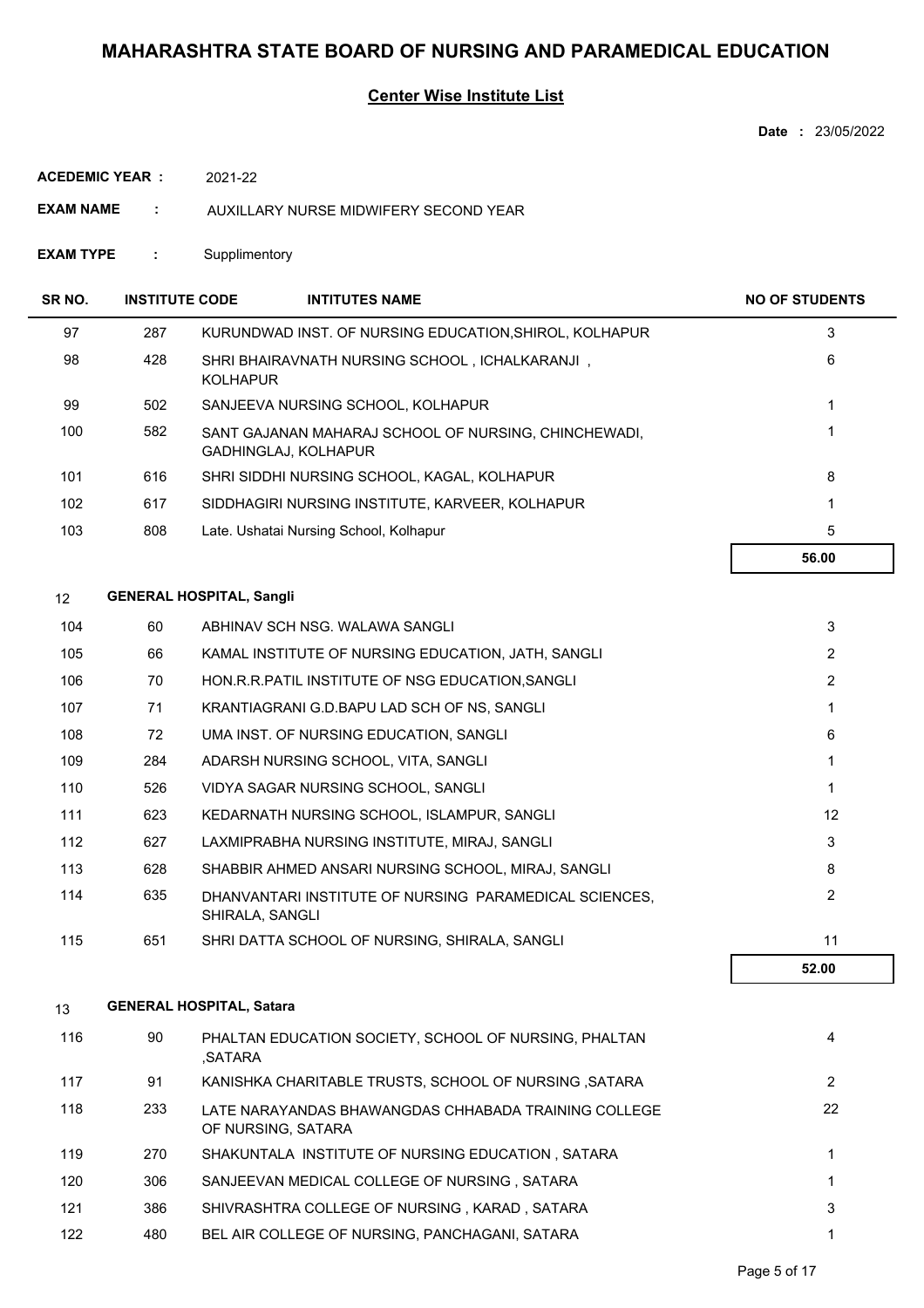### **Center Wise Institute List**

|                       |                       |                                                                         | <b>Date: 23/05/2022</b> |
|-----------------------|-----------------------|-------------------------------------------------------------------------|-------------------------|
| <b>ACEDEMIC YEAR:</b> |                       | 2021-22                                                                 |                         |
| <b>EXAM NAME</b>      | ÷                     | AUXILLARY NURSE MIDWIFERY SECOND YEAR                                   |                         |
| <b>EXAM TYPE</b>      | ÷                     | Supplimentory                                                           |                         |
| SR NO.                | <b>INSTITUTE CODE</b> | <b>INTITUTES NAME</b>                                                   | <b>NO OF STUDENTS</b>   |
| 123                   | 645                   | WILLIS F. PIERCE MEMORIAL HOSPITAL, WAI, SATARA                         | $\overline{2}$          |
|                       |                       |                                                                         | 36.00                   |
| 14                    |                       | <b>GENERAL HOSPITAL, Solapur</b>                                        |                         |
| 124                   | 64                    | SHIVAJI SHIKSHAN PRASARAK MANDALS, SON, BARSHI, SOLAPUR                 | 3                       |
| 125                   | 75                    | SHRI MARKANDEY SOLAPUR SAHAKARI RUGNALAYA, SOLAPUR                      | $\mathbf{1}$            |
| 126                   | 241                   | SAHARA INSTITUTE OF NURSING EDUCATION, AKLUJ, SOLAPUR                   | 10                      |
| 127                   | 296                   | BINIT NURSING INSTITUTE, SOLAPUR                                        | $\mathbf{1}$            |
| 128                   | 395                   | RAJMATA JIJAU NURSING SCHOOL, PANDHARPUR                                | 6                       |
| 129                   | 449                   | DHANVANTERI SCHOOL OF NURSING, MALSHIRAS, SOLAPUR                       | 17                      |
| 130                   | 636                   | VIJAYSINH MOHITE PATIL SCHOOL OF NURSING, MALSHIRAS,<br><b>SOLAPUR</b>  | $\overline{2}$          |
| 131                   | 638                   | SARDARBI INSTITUTE OF NURSING EDUCATION, MOHOL, SOLAPUR                 | 4                       |
| 132                   | 642                   | JANKALYAN INSTITUTE OF NURSING EDUCATION, PANDHARPUR,<br><b>SOLAPUR</b> | 7                       |
| 133                   | 650                   | YASH INSTITUTE OF NURSING PARAMEDICAL SCIENCES, INDAPUR,<br><b>PUNE</b> | 5                       |
| 134                   | 1052                  | SMT. KAMALBEN PATEL INSTITUTE OF NURISNG, KUMBHARI,<br><b>SOLAPUR</b>   | $\overline{7}$          |
|                       |                       |                                                                         | 63.00                   |
| 15                    |                       | <b>GENERAL HOSPITAL, AHMEDNAGAR</b>                                     |                         |
| 135                   | 39                    | GENERAL HOSPITAL, AHMEDNAGAR                                            | $\mathbf{1}$            |
| 136                   | 48                    | F.J.F.M. HOSPITAL SCH OF NSG, NEWASA, DISTAHMEDNAGAR                    | $\overline{2}$          |
| 137                   | 51                    | KRANTI SCHOOL OF NURSING AHMEDNAGAR                                     | 3                       |
| 138                   | 67                    | VIJAY GANGA RURAL, MED RES FOUNDATION, SON, AHMEDNAGAR                  | $\overline{7}$          |
| 139                   | 77                    | INDIRA GANDHI NSG, COLLEGE, PARNER, AHMEDNAGAR                          | $\overline{2}$          |
| 140                   | 94                    | PRAVARA MEDICAL TRUST, SON, SHEVGAON, AHMEDNAGAR                        | 8                       |
| 141                   | 98                    | NITYASEVA HOSPITAL NURSING SCHOOL, SHEVGAON,<br>AHMEDNAGAR              | 4                       |
| 142                   | 278                   | PARVATIBAI MHASKE INSTITUTE OF NURSING, AHMEDNAGAR                      | 13                      |
| 143                   | 307                   | WAMANRAO ITHAPE NURSING COLLEGE, SANGAMNER,<br><b>AHMEDNAGAR</b>        | 20                      |
| 144                   | 622                   | NITYASEVA NURSING SCHOOL, PARNER, AHMEDNAGAR                            | 21                      |
| 145                   | 630                   | SAWALI SCHOOL OF NURSING, PARNER, AHMEDNAGAR                            | 5                       |
| 146                   | 810                   | Saibaba Nursing School, Kolpewadi, Ahmednagar                           | 15                      |

147 880 Praytna Nursing College, Ahmednagar 4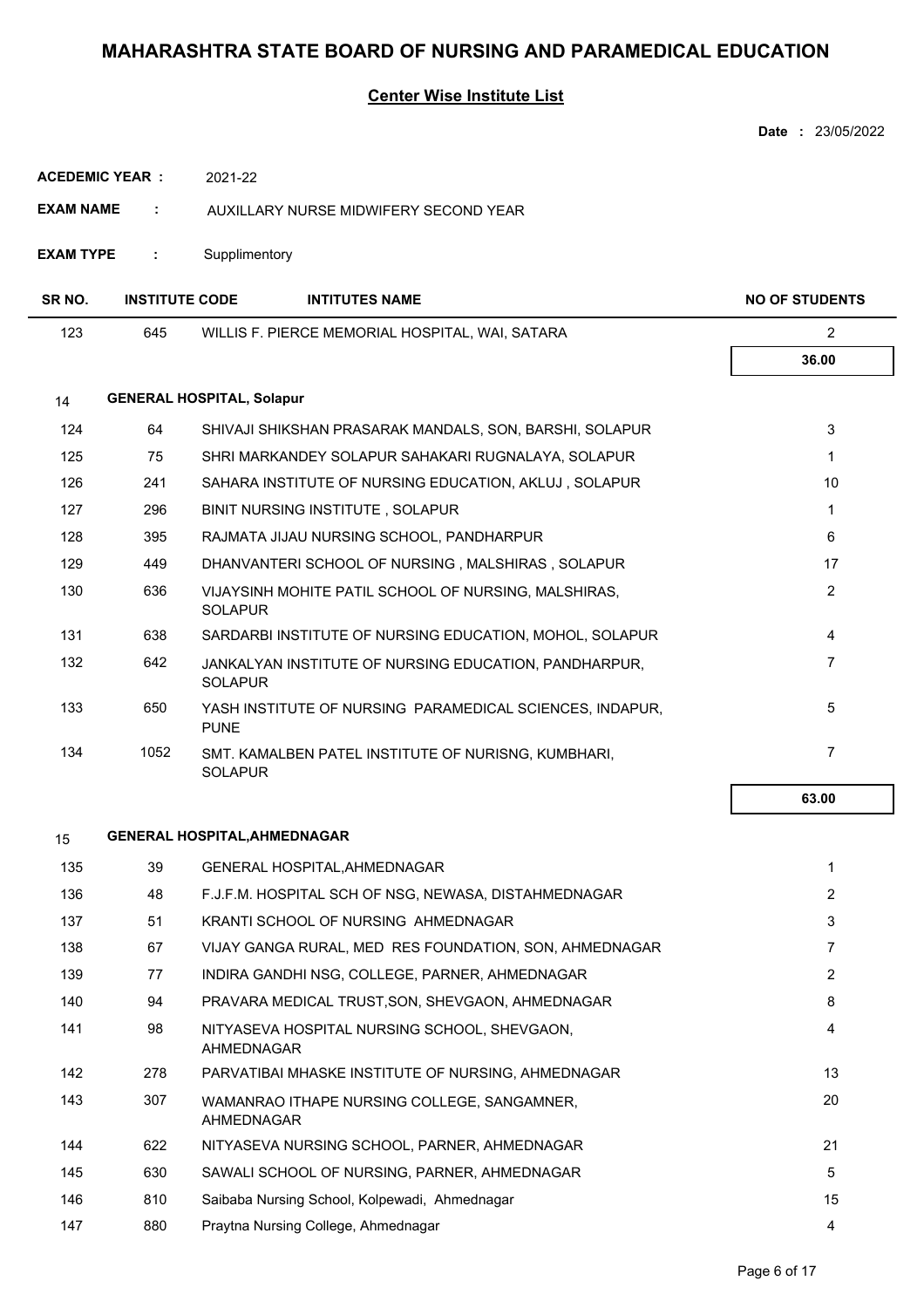### **Center Wise Institute List**

| Date | 23/05/2022 |
|------|------------|
|      |            |

| <b>ACEDEMIC YEAR :</b> | 2021-22 |
|------------------------|---------|
|------------------------|---------|

- **EXAM NAME :** AUXILLARY NURSE MIDWIFERY SECOND YEAR
- **EXAM TYPE :** Supplimentory

| SR <sub>NO</sub> | <b>INSTITUTE CODE</b> | <b>INTITUTES NAME</b> | <b>NO OF STUDENTS</b> |
|------------------|-----------------------|-----------------------|-----------------------|
|                  |                       |                       | 105.00                |

| 16  |     | <b>SEVA NURSING SCHOOL, AHMEDNAGAR</b>                                             |                |
|-----|-----|------------------------------------------------------------------------------------|----------------|
| 148 | 73  | SEVA NURSING SCHOOL, AHMEDNAGAR                                                    | 6              |
| 149 | 282 | MAHARASHTRA HOMOEOPATHIC FOUNDATIONS SCHOOL OF<br>NURSING, PATHAR, AHMEDNAGAR      | 5              |
| 150 | 506 | KOPERGAON TALUKA VIDYARTHI SAHAYYAK SCHOOL OF<br>NURSING, KOPERGAON                | 13             |
| 151 | 524 | SHREE SAI NURSING SCHOOL, JAMKHED, AHMEDNAGAR                                      | $\overline{2}$ |
| 152 | 604 | MANGALA INSTITUTE OF NURSING EDUCATION, AKOLE,<br>AHMEDNAGAR                       | 5              |
| 153 | 618 | SAI NURSING SCHOOL, SHEVGAON, AHMEDNAGAR                                           | 6              |
| 154 | 620 | DR. RAMESH DHOKANE PATIL SCHOOL OF NURSING, NEWASA,<br>AHMEDNAGAR                  | 10             |
| 155 | 625 | SHRUTI NURSING SCHOOL, SHRIRAMPUR, AHMEDNAGAR                                      | $\overline{2}$ |
| 156 | 629 | LATE BHAU DAJI PATIL DESHMUKH GRAMIN VIKAS PRATISHTHANS<br>RANM SCHOOL, AHMEDNAGAR | 10             |
| 157 | 634 | JIJAMATA NURSING SCHOOL, SHEVGAON, AHMEDNAGAR                                      | 8              |
|     |     |                                                                                    | 67.00          |

#### **Nagpur**

| 17  | DAGA MEMORIAL HOSPITAL, NAGPUR |                                                                                |       |  |  |  |
|-----|--------------------------------|--------------------------------------------------------------------------------|-------|--|--|--|
| 158 | 329                            | MOTHER TERESA NURSING INSTITUTE, NAGPUR                                        | 5     |  |  |  |
| 159 | 683                            | SUMANTAI WASNIK INSTITUTE OF NURSING, NAGPUR                                   | 14    |  |  |  |
| 160 | 688                            | POOJA NURSING SCHOOL, NAGPUR                                                   | 32    |  |  |  |
| 161 | 772                            | <b>GONDIA CITY INSTITUTE OF NURSING PARAMEDICAL SCIENCES.</b><br><b>GONDIA</b> | 16    |  |  |  |
|     |                                |                                                                                | 67.00 |  |  |  |
| 18  |                                | DR. PANJABRAO DESHMUKH INST. OF NSG. AMRAVATI                                  |       |  |  |  |
| 162 | 116                            | MAA GAYATRI SCHOOL OF NURSING, ACHALPUR, AMRAVATI                              | 4     |  |  |  |
| 163 | 144                            | SUJATA SCHOOL OF NURSING, AMRAVATI                                             | 13    |  |  |  |
| 164 | 146                            | DR. PANJABRAO DESHMUKH INST. OF NSG. AMRAVATI                                  | 4     |  |  |  |
| 165 | 274                            | UTTAMRAO UMAK MEMORIAL NURSING SCHOOL, ANJANGAON,<br><b>AMRAVATI</b>           | 9     |  |  |  |
| 166 | 275                            | KAMLABAI UMAK NURSING SCHOOL, AMRAVATI                                         | 5     |  |  |  |
| 167 | 276                            | LAXMANRAO UMAK MEMORIAL NURSING SCHOOL, BADNERA,<br><b>AMRAVATI</b>            | 14    |  |  |  |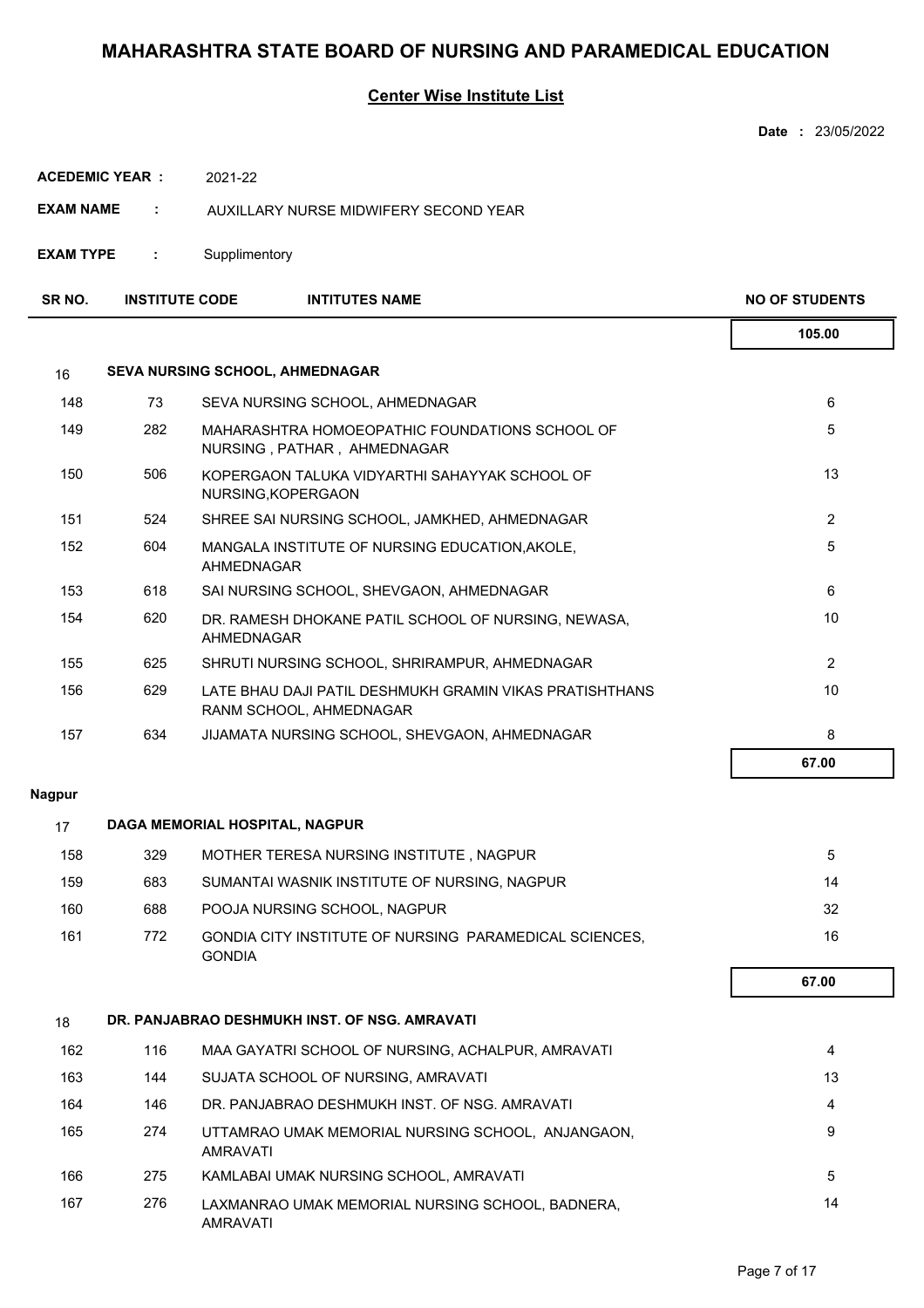### **Center Wise Institute List**

**Date :** 23/05/2022

**ACEDEMIC YEAR :** 2021-22

**EXAM NAME :** AUXILLARY NURSE MIDWIFERY SECOND YEAR

**EXAM TYPE :** Supplimentory

| SR NO. | <b>INSTITUTE CODE</b> |                                    | <b>INTITUTES NAME</b>                                               | <b>NO OF STUDENTS</b> |
|--------|-----------------------|------------------------------------|---------------------------------------------------------------------|-----------------------|
| 168    | 326                   |                                    | BHAKTI VEDANT SCHOOL OF NURSING, AMRAVATI                           | 4                     |
| 169    | 333                   |                                    | FLORENCE NIGHTINGLE NURSING SCHOOL, AMRAVATI                        | 13                    |
| 170    | 334                   |                                    | EKVIRA SCHOOL OF NURSING, DARYAPUR, AMRAVATI                        | $\overline{2}$        |
| 171    | 341                   |                                    | M.J. PAWADE NURSING SCHOOL, WARUD, AMRAVATI                         | 9                     |
| 172    | 372                   | <b>AMRAVATI</b>                    | SMT. VASUNDHARABAI GHUIKHEDKAR NURSING SCHOOL,                      | 15                    |
| 173    | 381                   |                                    | MELGHAT NURSING SCHOOL, PARATWADA, AMRAVATI                         | 1                     |
| 174    | 539                   | <b>AMRAVATI</b>                    | SHRI SANT LAHANUJI MAHARAJ SCHOOL OF NURSING, DARYAPUR,             | 11                    |
| 175    | 553                   |                                    | Sardar Nursing Institute, Walgaon Road, Amravati                    | 4                     |
| 176    | 555                   |                                    | M.J. Pawade Nurisng School, Tal Morshi, Amravati                    | 11                    |
| 177    | 573                   |                                    | Gurumauli Institue of Nursing Science, Amravati                     | 10                    |
| 178    | 656                   | <b>AMRAVATI</b>                    | SARASWATI INSTITUTE OF NURSING SCIENCES AND RESEARCH,               | 24                    |
| 179    | 681                   |                                    | VIDHARBH SCHOOL OF NURSING, AMRAVATI                                | 6                     |
| 180    | 1043                  |                                    | ASHA NURSING SCHOOL, AMRAVATI                                       | 13                    |
| 181    | 1049                  |                                    | SARSWATI NURSING SCHOOL, DHAMANGAON, AMRAVATI                       | 14                    |
|        |                       |                                    |                                                                     | 186.00                |
| 19     |                       | <b>GENERAL HOSPITAL GADCHIROLI</b> |                                                                     |                       |
| 182    | 253                   |                                    | DR. SALVE NURSING INSTITUTE COLLEGE, GADCHIROLI                     | $\overline{2}$        |
| 183    | 360                   |                                    | NAVJEEVAN NURSING SCHOOL, CHAMORSHI, GADCHIROLI                     | 14                    |
| 184    | 672                   |                                    | SHRI SAI SCHOOL OF NURSING, ARMORI, GADCHIROLI                      | $\overline{2}$        |
|        |                       |                                    |                                                                     | 18.00                 |
| 20     |                       | <b>GENERAL HOSPITAL , YAVATMAL</b> |                                                                     |                       |
| 185    | 119                   | YAVATMAL                           | SUMITRABAI THAKARE TRAINING COLLEGE OF NURSING,                     | $10$                  |
| 186    | 125                   |                                    | PADOLE NURSING SCHOOL, YAVATMAL                                     | $\overline{4}$        |
| 187    | 134                   |                                    | TULSHIRAMJI SHEBE SCHOOL OF NURSING, PUSAD, YAVATMAL                | 14                    |
| 188    | 136                   |                                    | MUNGASAJI MAHARAJ NURSING SCHOOL, YAVATMAL                          | 15                    |
| 189    | 137                   |                                    | MUNGASAJI MAHARAJ NURSING SCHOOL, DHARWA, YAVATMAL                  | 9                     |
| 190    | 256                   |                                    | PRUTHVIRAJ DESHMUKH NURSING INSTITUTE, LOHARA, YAVATMAL             | 9                     |
| 191    | 377                   |                                    | SHRI SWAMI SAMARTH NURSING SCHOOL, YAVATMAL                         | $\overline{2}$        |
| 192    | 410                   |                                    | SHRI VINAYAKRAOBAPU DESHMUKH NURSING SCHOOL,<br>SAWARGAON, YAVATMAL | $\overline{7}$        |
| 193    | 431                   |                                    | MATOSHRI ORGANIZATION OF NURSING EDUCATION, YAVATMAL                | 12                    |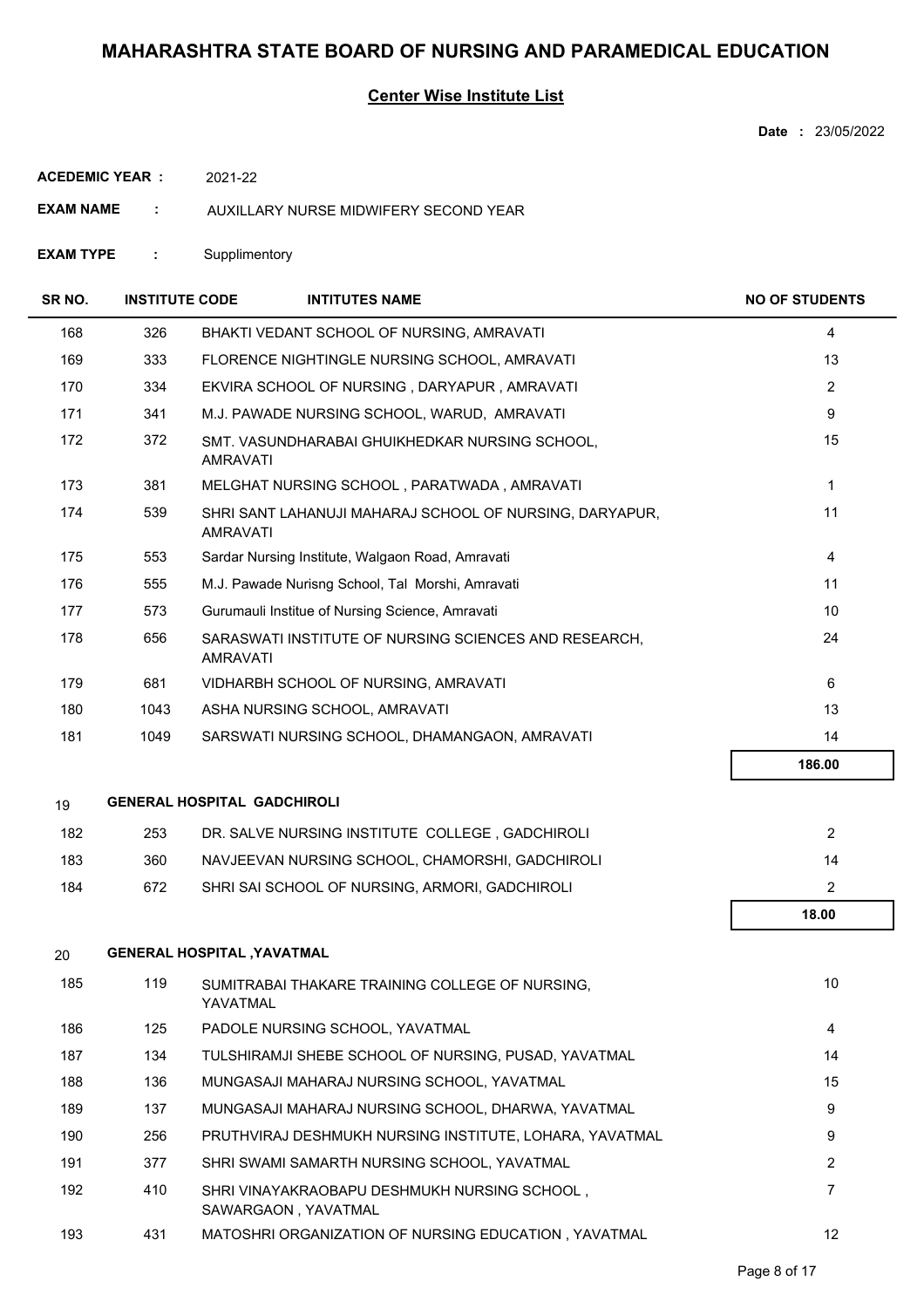### **Center Wise Institute List**

**Date :** 23/05/2022

**ACEDEMIC YEAR :** 2021-22

- **EXAM NAME :** AUXILLARY NURSE MIDWIFERY SECOND YEAR
- **EXAM TYPE :** Supplimentory

| SR NO. | <b>INSTITUTE CODE</b> | <b>INTITUTES NAME</b>                                  | <b>NO OF STUDENTS</b> |
|--------|-----------------------|--------------------------------------------------------|-----------------------|
| 194    | 513                   | Jeevan Rekha School of Nursing, Tal Umarkhed, Yavatmal | 11                    |
| 195    | 514                   | Sanjeevan Nursing School, Yavatmal,                    | 10                    |
| 196    | 517                   | Yash Institute of Nursing, Athori Bazar, Yavatmal      | 2                     |
| 197    | 668                   | SWA. RUPESHKUMAR INGOLE SCHOOL OF NURSING, YAVATMAL    | 19                    |
| 198    | 670                   | MAHAJAN NURSING SCHOOL, YAVATMAL                       | 14                    |
| 199    | 673                   | INDIRABAI BHOYAR SCHOOL OF NURSING, GHATANJI, YAVATMAL | 4                     |
| 200    | 821                   | Varsharaj Nursing School, Wani, Yavatmal               | 13                    |
| 201    | 1002                  | Devyani School of Nursing, Yavatmal                    | 11                    |
| 202    | 1106                  | Chintamani School of Nursing, Kalamb, Yavatmal         | 20                    |
|        |                       |                                                        | 186.00                |

#### 21 **GENERAL HOSPITAL, Akola**

|     |      |                                                       | 65.00 |
|-----|------|-------------------------------------------------------|-------|
| 210 | 1030 | MAA ANUSAYA SCHOOL OF NURSING, AKOLA                  | 9     |
| 209 | 571  | AZAD HIND NURSING SCHOOL, AKOLA                       | 12    |
| 208 | 568  | MAHARSHI WALMIKI INSTITUTE OF NURSING MALKAPUR, AKOLA | 8     |
| 207 | 299  | ANGLE OF MERCY INSTITUTE OF NURSING SCIENCE, AKOLA    | 4     |
| 206 | 289  | RADHIKA NURSING SCHOOL, AKOLA                         | 13    |
| 205 | 148  | MAHATMA PHULE INSTITUTE OF NURSING, AKOLA             | 15    |
| 204 | 118  | INSTITUTE OF NURSING EDUCATION & RESEARCH, AKOLA      | 3     |
| 203 | 108  | DIST.HOSPITAL FOR WOMEN, AKOLA                        |       |

| 22  |     | <b>GENERAL HOSPITAL, Bhandara</b>               |       |
|-----|-----|-------------------------------------------------|-------|
| 211 | 378 | POOJA NURSING INSTITUTE, BHANDARA               | 36    |
| 212 | 512 | ASHIRWAD NURSING SCHOOL OF ANM, SAKOLI BHANDARA | 5     |
| 213 | 657 | MAHALAXMI NURSING SCHOOL, TUMSAR, BHANDARA      | 5     |
| 214 | 661 | SAI NURSING SCHOOL, TUMSAR, BHANDARA            | 5     |
| 215 | 679 | AROMIRA SCHOOL OF NURSING, BHANDARA             | 3     |
| 216 | 687 | NAV YUVA NURSING SCHOOL, BHANDARA               | 20    |
| 217 | 690 | G.S.NURSING SCHOOL, SAKOLI, BHANDARA            | 8     |
| 218 | 935 | Spandan Nursing School, Pauni, Bhandara         | 3     |
|     |     |                                                 | 85.00 |

- 23 **GENERAL HOSPITAL, BULDANA**
- 219 129 ANURADHA NURSING SCHOOL , CHIKHALI 5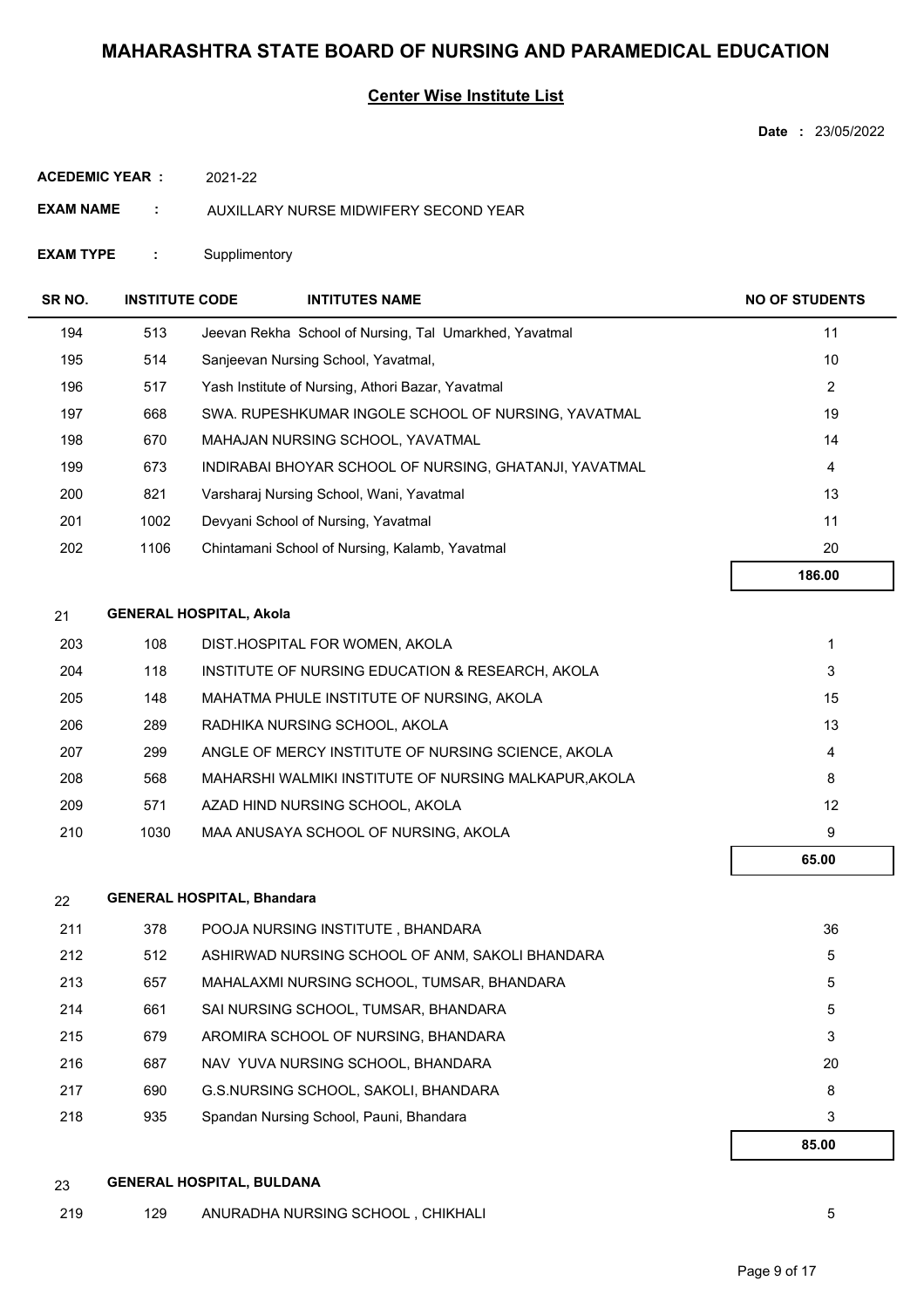### **Center Wise Institute List**

**Date :** 23/05/2022

**ACEDEMIC YEAR :** 2021-22

**EXAM NAME :** AUXILLARY NURSE MIDWIFERY SECOND YEAR

**EXAM TYPE :** Supplimentory

| SR NO. | <b>INSTITUTE CODE</b>           |                 | <b>INTITUTES NAME</b>                                                                          | <b>NO OF STUDENTS</b> |
|--------|---------------------------------|-----------------|------------------------------------------------------------------------------------------------|-----------------------|
| 220    | 152                             |                 | INDIRA BAHU. SHIKSHAN SANSTHS, SCHOOL OF NURSING,<br>SAGWAN, BULDHANA                          | 4                     |
| 221    | 153                             | <b>MALKAPUR</b> | INDIRA BAHU SHIKSHAN SANSTHS, SCHOOL OF NURSING, BELAD                                         | 7                     |
| 222    | 350                             |                 | RAJSHREE SCHOOL OF NURSING, MEHKAR, BULDANA                                                    | 2                     |
| 223    | 359                             |                 | HARSH SCHOOL OF NURSING, KHAMGAON, BULDANA                                                     | 11                    |
| 224    | 671                             |                 | PAINGANGA INSTITUTE OF NURSING, BULDANA                                                        | 3                     |
| 225    | 680                             |                 | DR. K. B. MAPRI INSTITUTE OF NURISNG, LONAR, BULDHANA                                          | 5                     |
| 226    | 682                             |                 | KALASKAR NURSING INSTITUTE, NANDURA, BULDHANA                                                  | 17                    |
| 227    | 820                             |                 | Vision Nursing School, Buldhana                                                                | 7                     |
| 228    | 1003                            |                 | Dnyandeep Vimukta Va Bhatkya Jati, Jamati Shikshan Prasarak Mandal<br>Nursing School, Buldhana | 6                     |
|        |                                 |                 |                                                                                                | 67.00                 |
| 24     | <b>GENERAL HOSPITAL, WARDHA</b> |                 |                                                                                                |                       |

|     |      |                                                                     | 138.00         |
|-----|------|---------------------------------------------------------------------|----------------|
| 245 | 1045 | MAHATMA GANDHI NURSING INSTITUTE, DEOLI, WARDHA                     | 9              |
| 244 | 814  | Kasturba Nurisng School, Samudrapur, Wardha                         | 2              |
| 243 | 813  | Dimond Nursing Institute, Deoli, Wardha                             | 4              |
| 242 | 686  | SATAO NURSING TRAINING SCHOOL, WARDHA                               | 2              |
| 241 | 659  | NANDATAI LOHAVE SCHOOL OF NURSING, WARDHA                           | 19             |
| 240 | 653  | CHETNA NURSING INSTITUTE, WARDHA                                    | 3              |
| 239 | 557  | Sunita Nursing School, Tal Shelu, Wardha                            | 23             |
| 238 | 523  | NEW MAHARASHTRA INSTITUTE OF NURSING, MAHADEVPURA,<br><b>WARDHA</b> | 5              |
| 237 | 373  | PARVATIBAI SCHOOL OF NURSING, WARDHA                                | 13             |
| 236 | 331  | SARASWATI NURSING SCHOOL GUNJKHEDA WARDHA                           | $\overline{7}$ |
| 235 | 328  | EKVIRA DEVI EDUCATION SOCIETY, SCHOOL OF NURSING, WARDHA            | 11             |
| 234 | 151  | KASABAI SCHOOL OF NURSING, SEVAGRAM, WARDHA                         | 8              |
| 233 | 149  | SHALOM SCHOOL OF NURSING, WARDHA                                    | $\overline{7}$ |
| 232 | 140  | JANATA NURSING SCHOOL. HINGANGHAT. WARDHA                           | 2              |
| 231 | 139  | SHRI RADHASWAMI NURSING SCHOOL, WARDHA                              | 3              |
| 230 | 117  | BHARTIYA MAHILA VIKAS NURSING SCHOOL, RAMNAGAR, WARDHA              | 9              |
| 229 | 101  | FLORENCE NIGHTINGALE TRAINING COLLEGE OF<br>NURSING, WARDHA.        | 11             |
|     |      |                                                                     |                |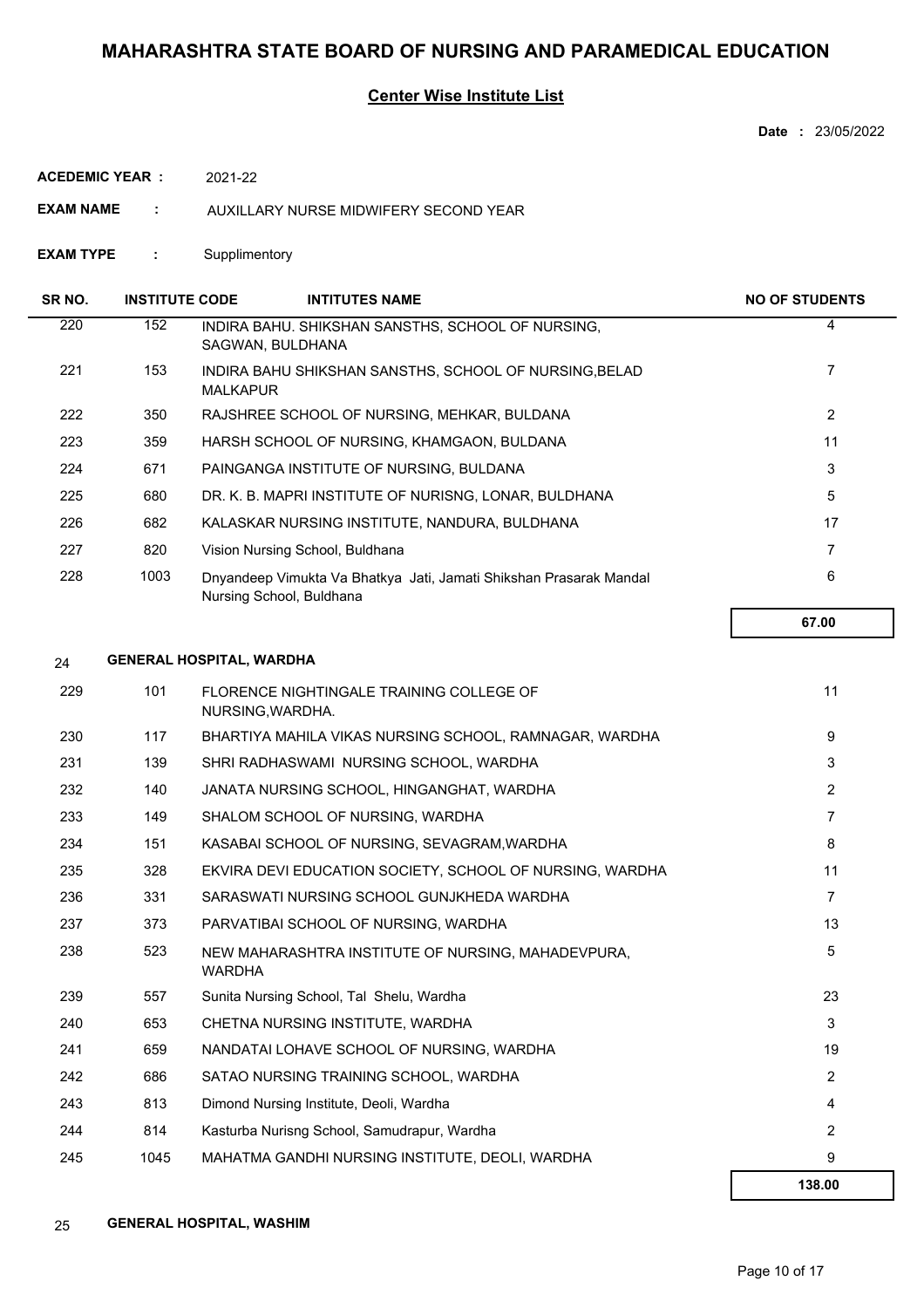### **Center Wise Institute List**

|                        |                       |                                                                             | Date: 23/05/2022      |
|------------------------|-----------------------|-----------------------------------------------------------------------------|-----------------------|
| <b>ACEDEMIC YEAR :</b> |                       | 2021-22                                                                     |                       |
| <b>EXAM NAME</b>       | ÷                     | AUXILLARY NURSE MIDWIFERY SECOND YEAR                                       |                       |
| <b>EXAM TYPE</b>       | ÷                     | Supplimentory                                                               |                       |
| SR <sub>NO</sub> .     | <b>INSTITUTE CODE</b> | <b>INTITUTES NAME</b>                                                       | <b>NO OF STUDENTS</b> |
| 246                    | 124                   | MAA GANGA NURSING SCHOOL, WASHIM                                            | 1                     |
| 247                    | 327                   | MANSI COLLEGE OF NURSING, WASHIM                                            | 3                     |
| 248                    | 548                   | Nazarene Nursing Training College, Pusad Road, Washim                       | 1                     |
|                        |                       |                                                                             | 5.00                  |
| 26                     |                       | <b>GENERAL HOSPITAL, CHANDRAPUR</b>                                         |                       |
| 249                    | 131                   | PRABHADEVI NURSING SCHOOL, CHANDRAPUR                                       | 12                    |
| 250                    | 655                   | DEONIL SCHOOL OF NURSING, MUL, CHANDRAPUR                                   | $\mathbf{1}$          |
| 251                    | 664                   | MOTHER TERESA NURSING ACADAMY, BALLARPUR, CHANDRAPUR                        | $\overline{7}$        |
| 252                    | 675                   | SANT GAJANAN MAHARAJ NURSING SCHOOL, SINDE WAHI,<br><b>CHANDRAPUR</b>       | $\overline{2}$        |
| 253                    | 822                   | Jijamata Insitute of Nursing, Bhadrawati, Chandrapur                        | 11                    |
| 254                    | 824                   | Rashtriy Nursing School, Rajura, Chandrapur                                 | $\overline{7}$        |
|                        |                       |                                                                             | 40.00                 |
| 27                     |                       | Indira Gandhi Medical College & Hospital, Nagpur                            |                       |
| 255                    | 114                   | SWAMI VIVEKANAND MED MISSION, PARSODI, SON, KHAPRI,<br><b>NAGPUR</b>        | 1                     |
| 256                    | 120                   | DR.DALVI MEMORIAL HOSPITAL, SON, NAGPUR                                     | $\overline{2}$        |
| 257                    | 121                   | RIGHT VALUE INSTITUTE OF NURSING, NAGPUR                                    | 3                     |
| 258                    | 123                   | TIRPUDE NURSING TRAINING SCHOOL, NAGPUR                                     | 24                    |
| 259                    | 266                   | ARNEJA INSTITUTE OF NURSING SCIENCES, NAGPUR                                | $\overline{2}$        |
| 260                    | 267                   | ASHARAM SCHOOL OF NURSING, NAGPUR                                           | $\overline{2}$        |
| 261                    | 280                   | MATRU SEVA SANGH NURSING SCHOOL, SITABULDI, MATERNITY<br><b>HOME NAGPUR</b> | $\mathbf{1}$          |
| 262                    | 343                   | MADHUKARRAO MAHAKALKAR NURSING SCHOOL, DIGHORI,<br><b>NAGPUR</b>            | 6                     |
| 263                    | 482                   | SMT. HANSABEN NURSING SCHOOL NAGPUR                                         | 11                    |
| 264                    | 515                   | SUVARNA SCHOOL OF NURSING SAONER, NAGPUR                                    | 11                    |
| 265                    | 516                   | Indira Gandhi ANM Nursing School, Tal Bhiwapur, Nagpur                      | $\overline{2}$        |
| 266                    | 666                   | ACHARYA VINOBA BHAVE SCHOOL OF NURSING, KATOL, NAGPUR                       | $\sqrt{5}$            |
| 267                    | 1044                  | AVATAR MEHER BABA SCHOOL OF NURSING, NAGPUR                                 | $\overline{7}$        |
|                        |                       |                                                                             | 77.00                 |
|                        |                       |                                                                             |                       |

## 28 **K.T.S. GENERAL HOSPITAL, GONDIA**

| 268 | 531 | Shri Dattatraya Prabhu Bahu. Shikshan Sanstha, Tiroda, Gondia |  |
|-----|-----|---------------------------------------------------------------|--|
| 269 | 550 | Gondia Nursing College, Gondia                                |  |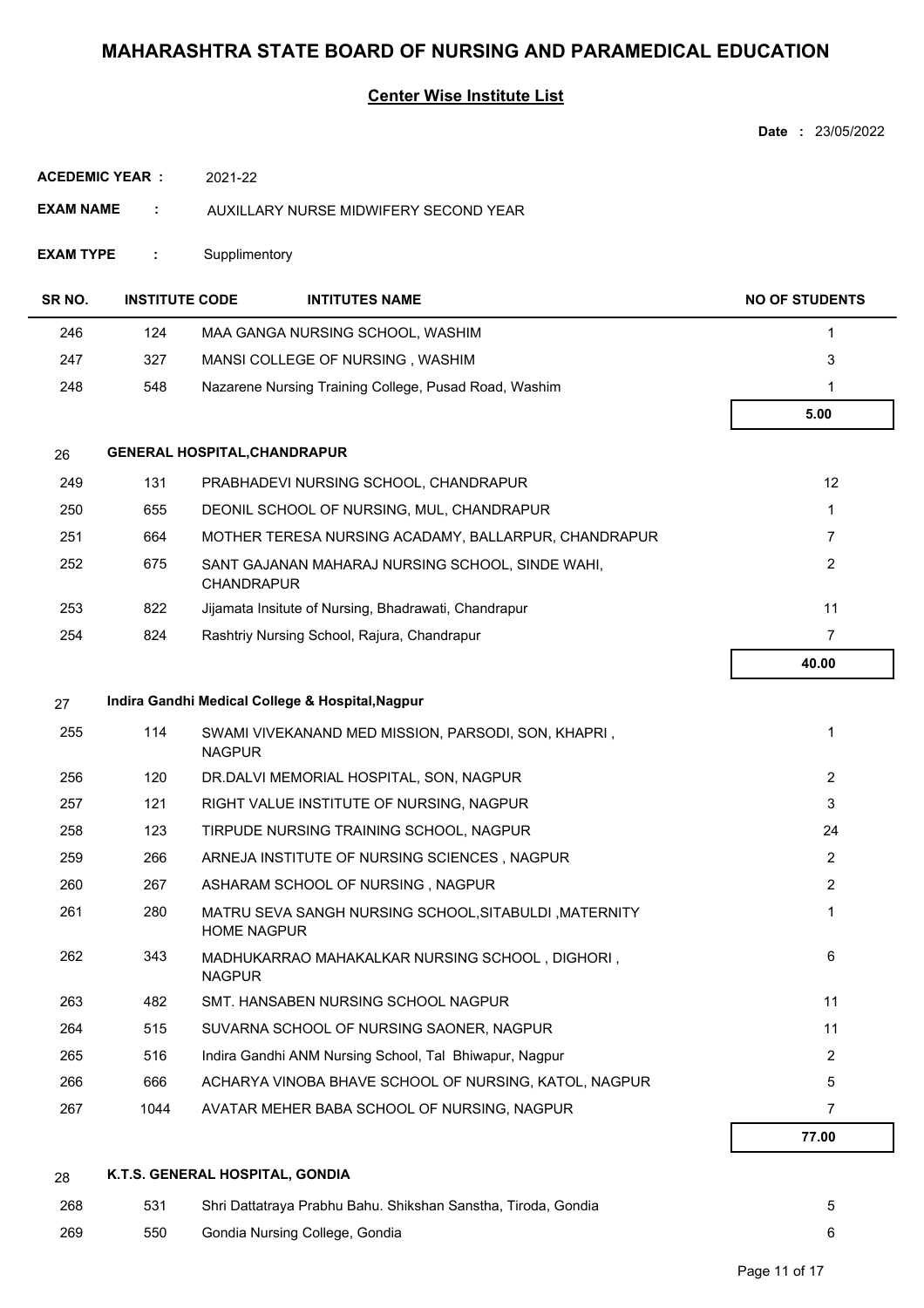### **Center Wise Institute List**

**Date :** 23/05/2022

| <b>ACEDEMIC YEAR :</b> | 2021-22 |
|------------------------|---------|
|                        |         |

- **EXAM NAME :** AUXILLARY NURSE MIDWIFERY SECOND YEAR
- **EXAM TYPE :** Supplimentory

| SR NO. | <b>INSTITUTE CODE</b> | <b>INTITUTES NAME</b>                                        | <b>NO OF STUDENTS</b> |
|--------|-----------------------|--------------------------------------------------------------|-----------------------|
| 270    | 558                   | S.R.V. NURSING SCHOOL, DAWAKI, TAL DEORI DIST GONDIA         | 12                    |
| 271    | 658                   | KAMALATAI BUDHE NURSING SCHOOL, GONDIA                       | 2                     |
| 272    | 689                   | HEALTH CARE NURSING SCHOOL, AMGAON, GONDIA                   | 13                    |
| 273    | 771                   | SMT. LAXMIBAI CHANDEKAR NURSING SCHOOL, GORGAON, GONDIA      | $\overline{7}$        |
| 274    | 819                   | S.M.Nursing School, Gondia                                   | 14                    |
| 275    | 937                   | RADHABAI BAHEKAR SCHOOL OF NURSING, GONDIA.                  | 14                    |
| 276    | 1041                  | ASHWINI NURSING TRAINING SCHOOL, GONDIA                      | 1                     |
|        |                       |                                                              | 74.00                 |
| 29     |                       | SURETECH COLLEGE OF NURSING, NAGPUR                          |                       |
| 277    | 141                   | KALYANI NURSING SCHOOL, NAGPUR                               | $\overline{7}$        |
| 278    | 142                   | RENUKA NURSING SCHOOL, HINGANA, NAGPUR                       | 2                     |
| 279    | 251                   | SURETECH COLLEGE OF NURSING, NAGPUR                          | 8                     |
| 280    | 663                   | SAIRAM SCHOOL OF NURSING, RAMTEK, NAGPUR                     | 13                    |
| 281    | 825                   | Aakar School of Nursing, Nagpur                              | 11                    |
| 282    | 826                   | Tanisq School of Nursing, Nagpur                             | 3                     |
| 283    | 924                   | Shree Sai School of Nursing, Umrer, Nagpur                   | 2                     |
| 284    | 1040                  | INDIRA GANDHI SCHOOL OF NURSING, Golchha marg, sadar, NAGPUR | 15                    |
|        |                       |                                                              | 61.00                 |

#### **Aurangabad**

| 30  | Aurangabad Training School of Nursing, Shivajinagar, Aurangabad |                                                                          |                 |  |  |
|-----|-----------------------------------------------------------------|--------------------------------------------------------------------------|-----------------|--|--|
| 285 | 332                                                             | RAMKRISHANA NURSING SCHOOL, SILLOD, AURANGABAD                           | 12              |  |  |
| 286 | 694                                                             | SHRI GORAKSHA NURSING SCHOOL, PHULAMBRI, AURANGABAD                      | 3               |  |  |
| 287 | 701                                                             | MAHARAJA SAYAJIRAO GAIKWAD NURSING SCHOOL.<br>AURANGABAD                 | 2               |  |  |
| 288 | 707                                                             | DR. DAHIPHALE MEDICAL FOUNDATION TRUSTS SCHOOL OF<br>NURSING, AURANGABAD | 26              |  |  |
| 289 | 721                                                             | SAVITRIBAI PHULE NURSING SCHOOL, KANNAD, AURANGABAD                      | 12 <sup>°</sup> |  |  |
| 290 | 742                                                             | SHRI SWAMI SAMARTH NURSING SCHOOL, AURANGABAD                            | 12              |  |  |
| 291 | 746                                                             | SHEETAL NURSING SCHOOL, AURANGABAD                                       |                 |  |  |
| 292 | 754                                                             | BHARTIYA NURSING SCHOOL, AURANGABAD                                      | 11              |  |  |
| 293 | 779                                                             | AURANGABAD NURSING SCHOOL, AURANGABAD                                    | 20              |  |  |
| 294 | 942                                                             | Aurangabad Training School of Nursing, Shivajinagar, Aurangabad          | 6               |  |  |
|     |                                                                 |                                                                          | 105.00          |  |  |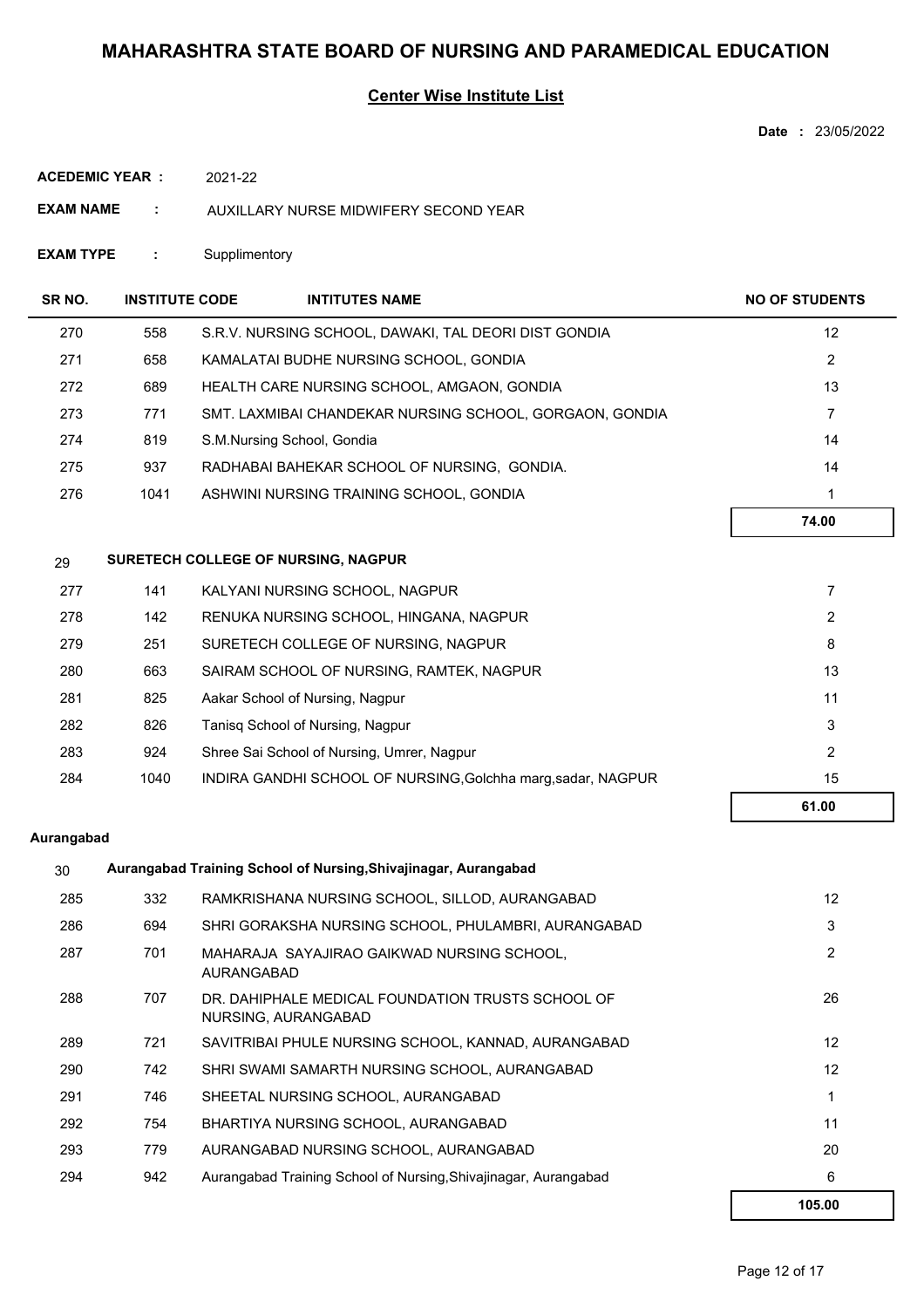### **Center Wise Institute List**

|                        |                               |                                                                   | <b>Date: 23/05/2022</b> |
|------------------------|-------------------------------|-------------------------------------------------------------------|-------------------------|
| <b>ACEDEMIC YEAR :</b> |                               | 2021-22                                                           |                         |
| <b>EXAM NAME</b>       | ÷                             | AUXILLARY NURSE MIDWIFERY SECOND YEAR                             |                         |
| <b>EXAM TYPE</b>       | ÷                             | Supplimentory                                                     |                         |
| SR NO.                 | <b>INSTITUTE CODE</b>         | <b>INTITUTES NAME</b>                                             | <b>NO OF STUDENTS</b>   |
| 31                     |                               | <b>BALESHWAR INSTITUTE OF NURSING, PARBHANI</b>                   |                         |
| 295                    | 365                           | BHARATRATNA MOTHER TERSA NURSING SCHOOL, SELU,<br><b>PARBHANI</b> | 6                       |
| 296                    | 367                           | INSTITUTE OF NURSING EDUCATION, MANWATH, PARBHANI                 | 9                       |
| 297                    | 477                           | BELESHWAR INSTITUTE OF NURSING, PARBHANI                          | 7                       |
| 298                    | 496                           | SAKSHI NURSING SCHOOL, MANWAT, PARBHANI                           | 10                      |
| 299                    | 725                           | KAI. MUNIRAM NIKE NURSING SCHOOL, SONPETH, PARBHANI               | 12                      |
| 300                    | 756                           | SHRI SURESHDADA DESHMUKH INSTITUTE OF NURSING, PARBHANI           | $\overline{7}$          |
| 301                    | 782                           | DNYANAI INSTITUTE OF NURSING SCHOOL, PARBHANI                     | 16                      |
| 302                    | 786                           | TORJA NURSING SCHOOL, PARBHANI                                    | 9                       |
| 303                    | 790                           | SAISHA NURSING SCHOOL, PURNA, PARBHANI                            | 9                       |
| 304                    | 794                           | YESHWANT INSTITUTE OF NURSING, PARBHANI                           | 13                      |
| 305                    | 834                           | Kalpana Chawala Nursing School, Parbhani                          | 3                       |
|                        |                               |                                                                   | 101.00                  |
| 32                     | <b>District Hospital Beed</b> |                                                                   |                         |
| 306                    | 308                           | YASHWANT NURSING SCHOOL, ASHTI, BEED                              | 9                       |
| 307                    | 310                           | S.S.P.M. NURSING COLLEGE, ASHTI, BEED                             | 6                       |
| 308                    | 313                           | DR. T. M. DHONDE SCHOOL OF NURSING, ASHTI, BEED                   | 18                      |
| 309                    | 412                           | JIJAMATA SCHOOL OF NURSING, MAJALGAON, BEED                       | 8                       |
| 310                    | 493                           | MAULI NURSING SCHOOL BARSHI ROAD BEED                             | 14                      |
| 311                    | 700                           | GANDHI NURSING SCHOOL, ASHTI, BEED                                | 14                      |
| 312                    | 704                           | VISHWAS SAWANT NURSING SCHOOL, BEED                               | 10                      |
| 313                    | 734                           | SAMARTH NURSING SCHOOL, WADVANI, BEED                             | 14                      |
| 314                    | 750                           | SANSKRUTI NURSING SCHOOL, BEED                                    | $\overline{7}$          |
| 315                    | 768                           | RAMLING VIGHNE NURSING SCHOOL, BEED                               | 20                      |
| 316                    | 1026                          | SOU RUKHMINI MANOHAR MACHALE NURSING SCHOOL, BEED                 | 20                      |
|                        |                               |                                                                   | 140.00                  |
| 33                     |                               | <b>GENERAL HOSPITAL, BHABHULGAON, LATUR</b>                       |                         |
| 317                    | 174                           | INDIRA GANDHI NURSING SCHOOL, LATUR                               | 13                      |
| 318                    | 336                           | SHRI BHAGWAN NURSING SCHOOL, LATUR                                | $\overline{7}$          |
| 319                    | 492                           | New Vision School of Nursing, Latur                               | 10                      |
| 320                    | 719                           | DAYEE INSTITUTE OF NURSING, LATUR                                 | 9                       |
| 321                    | 748                           | SAVITHRIBAI PULE NURSING SCHOOL, JALKOT, LATUR                    | 16                      |
|                        |                               |                                                                   |                         |

322 775 MATRUBHOOMI NURSING SCHOOL, UDGIR, LATUR 2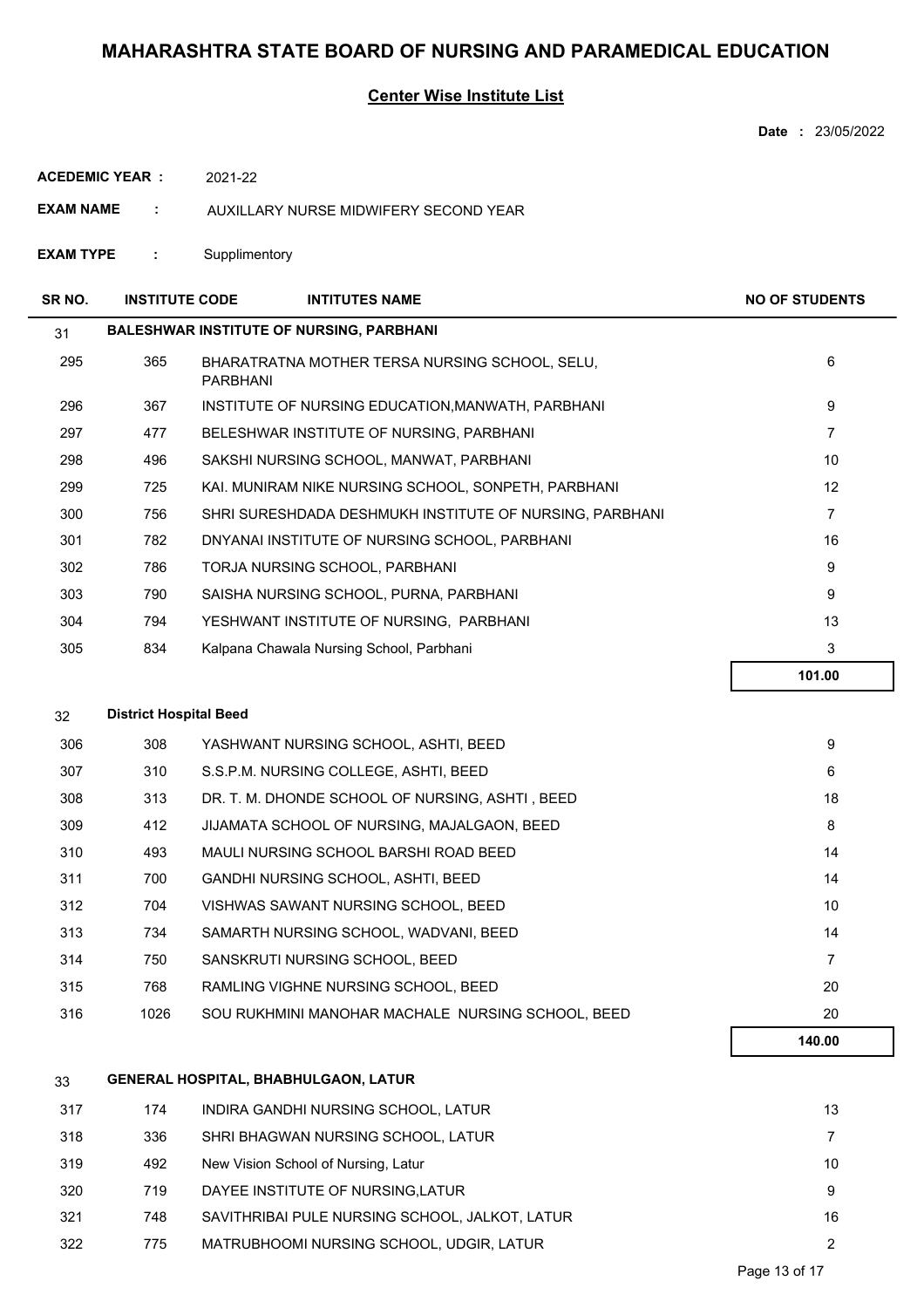## **Center Wise Institute List**

|                        |                       |                                                          | Date: 23/05/2022      |
|------------------------|-----------------------|----------------------------------------------------------|-----------------------|
| <b>ACEDEMIC YEAR :</b> |                       | 2021-22                                                  |                       |
| EXAM NAME              | ÷                     | AUXILLARY NURSE MIDWIFERY SECOND YEAR                    |                       |
| <b>EXAM TYPE</b>       | ÷                     | Supplimentory                                            |                       |
| SR NO.                 | <b>INSTITUTE CODE</b> | <b>INTITUTES NAME</b>                                    | <b>NO OF STUDENTS</b> |
| 323                    | 788                   | NEW MOTHER TERESA A.N.M. SCHOOL OF NURSING, UDGIR, LATUR | 4                     |
| 324                    | 831                   | RAJGURU SCHOOL OF NURSING, UDGIR, LATUR                  | 6                     |
|                        |                       |                                                          | 67.00                 |
| 34                     |                       | <b>GENERAL HOSPITAL, HINGOLI</b>                         |                       |
| 325                    | 580                   | L.D.H.T. SCHOOL OF NURSING, HINGOLI                      | 6                     |
| 326                    | 581                   | JAI HIND NURSING SCHOOL, HINGOLI                         | $\overline{2}$        |
| 327                    | 751                   | SHRAVNI INSTISUTE OF NURSING, BASMAT, HINGOLI            | 6                     |
| 328                    | 795                   | LATE S. D. MASKE SCHOOL OF NURSING, HINGOLI              | 7                     |
| 329                    | 829                   | Ananditai Bengal Nursing School, Sengaon, Hingoli        | 3                     |
| 330                    | 1038                  | V.B.N. NURSING SCHOOL, HINGOLI                           | 3                     |
|                        |                       |                                                          | 27.00                 |
| 35                     |                       | <b>GENERAL HOSPITAL, Jalna</b>                           |                       |
| 331                    | 169                   | SHRI SAI INSTITUE OF NURSING, JALNA                      | 5                     |
| 332                    | 283                   | VASANTRAO NAIK SHIKSHAN PRASARAK MANDAL, JALNA           | 3                     |
| 333                    | 494                   | Mathsyodari Nursing School, Tal Ambad, Jalna             | 8                     |
| 334                    | 830                   | Om Shanti Nursing School, Bhokardan, Jalna               | 4                     |
| 335                    | 1031                  | Sharda Nursing School, Jalna                             | 9                     |
|                        |                       |                                                          | 29.00                 |
| 36                     |                       | <b>GENERAL HOSPITAL, Latur</b>                           |                       |
| 336                    | 335                   | G.B. PATIL SCHOOL OF NURSING, UDGIR, LATUR               | 8                     |
| 337                    | 353                   | YASHWANT NURSING TRAINING SCHOOL, AHMADPUR, LATUR        | 11                    |
| 338                    | 356                   | NAVJEEVAN CHARITABLE TRUST, LATUR                        | 8                     |
| 339                    | 371                   | LATE MAHALINGE SWAMI NURSING SCHOOL, LATUR               | 20                    |
| 340                    | 383                   | RASTRAMATA JIJAU NURSING SCHOOL, NILANGA, LATUR          | 8                     |
| 341                    | 394                   | TIRMULLA A.N.M. NURSING SCHOOL, JALKOT, LATUR            | 17                    |
| 342                    | 565                   | Sarojini Naidu School of Nursing, Chakur, Latur          | 14                    |
| 343                    | 696                   | JIJAMATA NURSING SCHOOL, LATUR                           | 12                    |
| 344                    | 714                   | JAWALGE NURSING SCHOOL, LATUR                            | 10                    |
|                        |                       |                                                          | 108.00                |
| 37                     |                       | <b>GENERAL HOSPITAL, Parbhani</b>                        |                       |
| 345                    | 170                   | MAULI INSTITUTE OF NURSING, PARBHANI                     | $\overline{7}$        |
| 346                    | 290                   | MATOSHRI NURSING SCHOOL, PARBHANI                        | 11                    |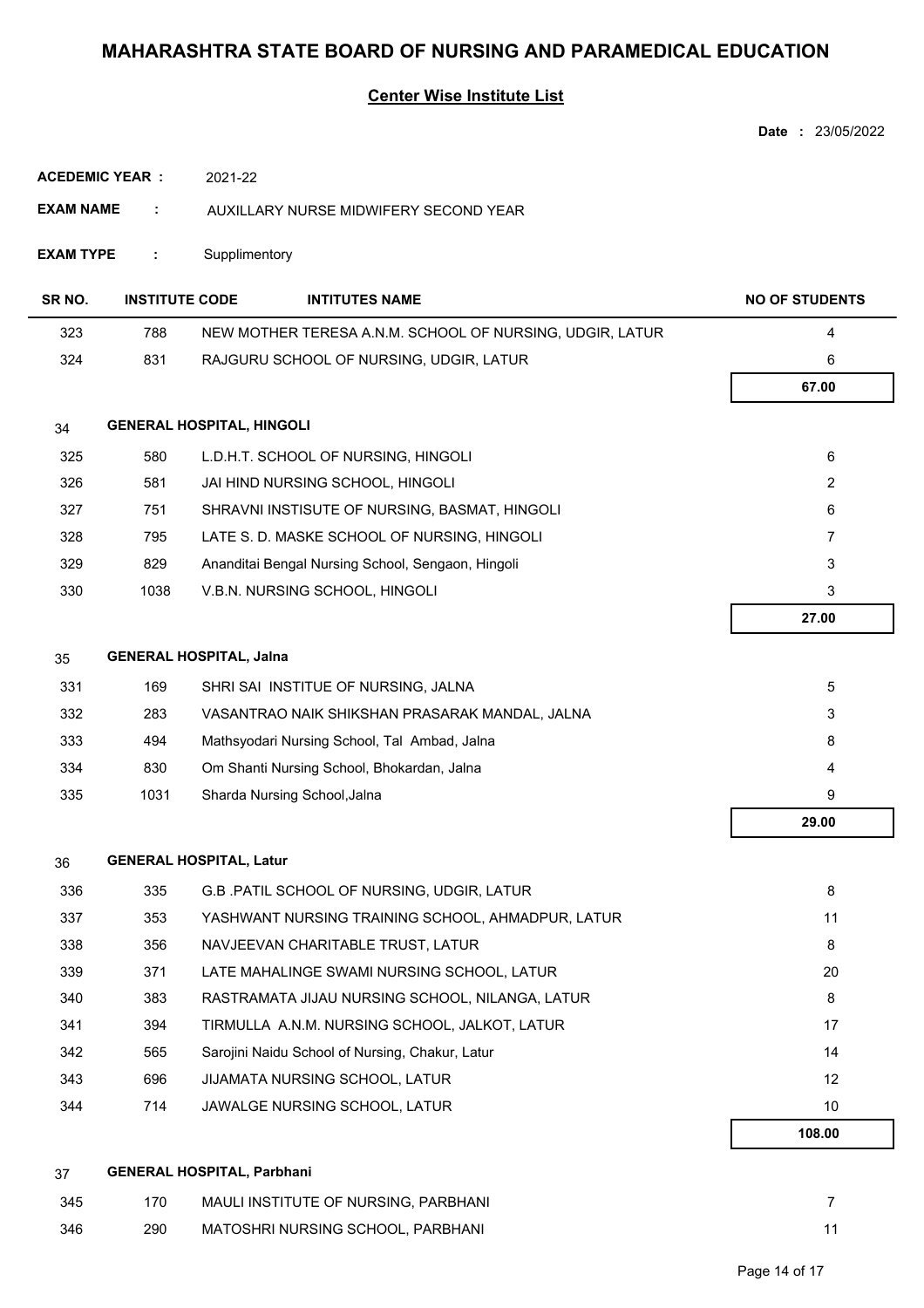### **Center Wise Institute List**

**Date :** 23/05/2022

| ACEDEMIC YEAR : |  | 2021-22 |
|-----------------|--|---------|
|                 |  |         |

- **EXAM NAME :** AUXILLARY NURSE MIDWIFERY SECOND YEAR
- **EXAM TYPE :** Supplimentory

| SR NO. | <b>INSTITUTE CODE</b> | <b>INTITUTES NAME</b>                                                       | <b>NO OF STUDENTS</b> |
|--------|-----------------------|-----------------------------------------------------------------------------|-----------------------|
| 347    | 374                   | TIRUPATI NURSING SCHOOL, PARBHANI                                           | 8                     |
| 348    | 421                   | MADHAV A.N.M. SCHOOL, PARBHANI                                              | 12                    |
| 349    | 476                   | Dr. Prafulla Patil Nursing School, Parbhani                                 | 6                     |
| 350    | 705                   | INDIRA GANDHI A.N.M. NURSING SCHOOL, PARBHANI                               | 8                     |
| 351    | 722                   | RAJMATA AHILYA DEVI INSTITUTION OF NURSING, PARBHANI                        | 8                     |
| 352    | 727                   | RADHAI INSTITUTE OF NURSING SCHOOL, GANGAKHED, PARBHANI                     | 9                     |
| 353    | 740                   | SAMARTH NURSING SCHOOL, PARBHANI                                            | 9                     |
| 354    | 1032                  | Aai Institute of Nursing, Parbhani                                          | 10                    |
| 355    | 1039                  | BLESSING INSTITUTE OF NURSING, PARBHANI                                     | 8                     |
|        |                       |                                                                             | 96.00                 |
| 38     |                       | <b>GENERAL HOSPITAL, Osmanabad</b>                                          |                       |
| 356    | 271                   | INDIRA GANDHI NURSING SCHOOL, OSMANABAD                                     | 5                     |
| 357    | 316                   | JEEVAN JYOT AROGYA SHIKSHAN SANSTHA, SCHOOL OF NURSING,<br><b>OSMANABAD</b> | 11                    |
| 358    | 559                   | Late Changdevrao Banger Nursing School, Tal Bhum, Osmanabad                 | 3                     |
| 359    | 711                   | BILL GATES NURSING SCHOOL, OSMANABAD                                        | 4                     |
| 360    | 718                   | RENUKA NURSING RANM SCHOOL, KALAMB, OSMANABAD                               | 11                    |
| 361    | 777                   | K.T. PATIL SCHOOL OF NURSING, OSMANABAD                                     | 4                     |
| 362    | 787                   | SAI NURSING COLLEGE, UMERGA, OSMANABAD                                      | 5                     |
|        |                       |                                                                             | 43.00                 |
| 39     |                       | <b>MAHATMA GANDHI MISSION INSTITUTE OF NURSING EDUCATION, AURANGABAD</b>    |                       |
| 363    | 168                   | SHRI DHANESHWARI MANAV VIKAS MANDAL, AURANGABAD                             | 19                    |
| 364    | 259                   | MAHATMA GANDHI MISSION INSTITUTE OF NURSING EDUCATION,<br>AURANGABAD        | 1                     |
| 365    | 286                   | MATA GIRIJA SCHOOL OF NURSING, AURANGABAD.                                  | 4                     |
| 366    | 415                   | AURANGABAD NURSING SCHOOL, BHALGAON, AURANGABAD                             | 5                     |
| 367    | 423                   | PAITHAN NURSING SCHOOL, PAITHAN, AURANGABAD                                 | 6                     |
| 368    | 490                   | Manik Nursing School, Garkhed, Aurangabad                                   | 26                    |
| 369    | 545                   | Yeshwant Institute of Nursing, Paithan Road, Aurangabad                     | 10                    |
| 370    | 561                   | Prabhavati Nursing School, Aurangabad                                       | 14                    |
| 371    | 563                   | GOGANATH BABA ANM NURSING SCHOOL CHITEGAON<br>AURANGABAD                    | 9                     |
| 372    | 743                   | HUDCO NURSING SCHOOL, AURANGABAD                                            | 1                     |

373 745 NEW NURSING SCHOOL, AURANGABAD 4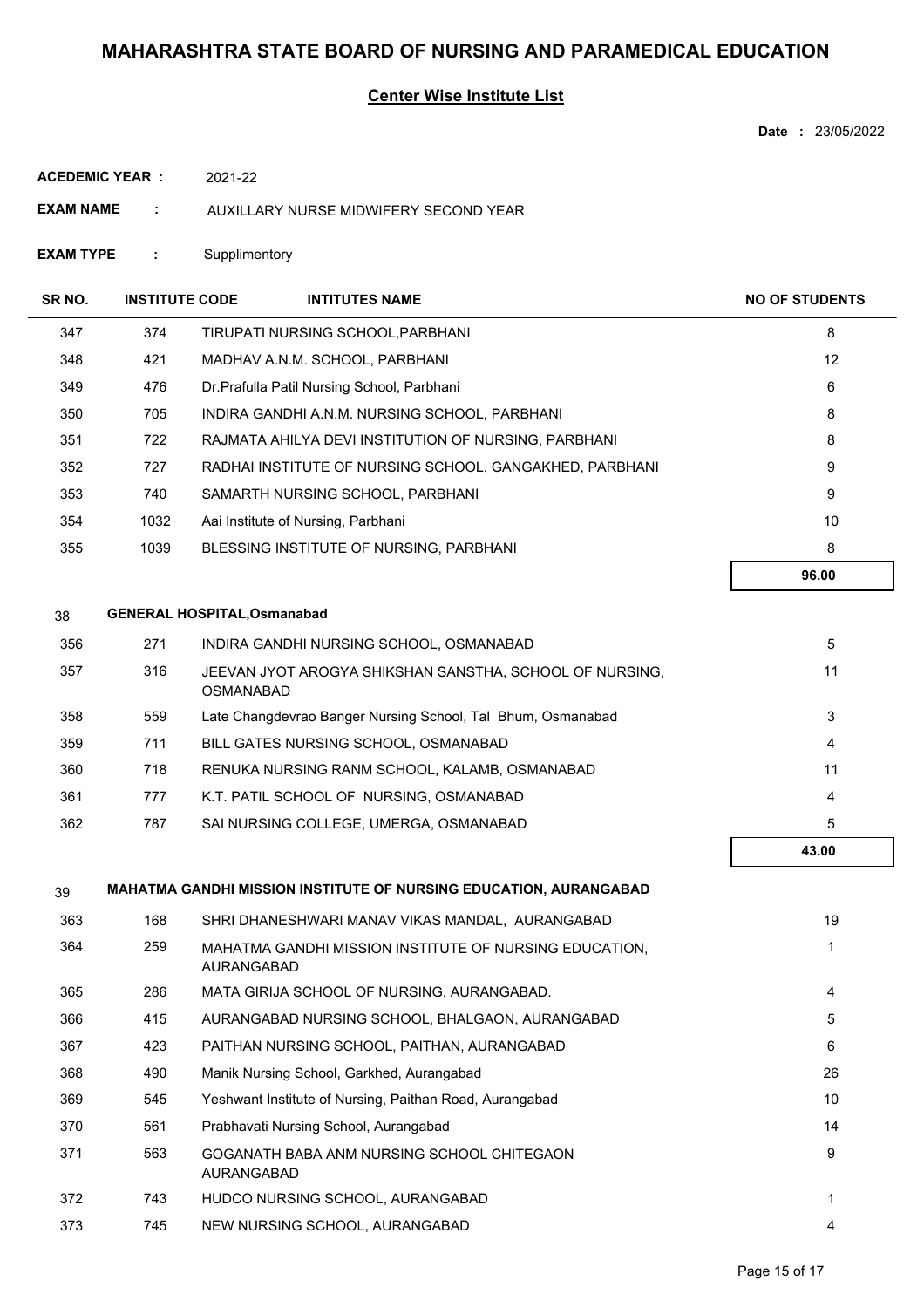### **Center Wise Institute List**

|                        |                       |               |                                                            | <b>Date: 23/05/2022</b> |
|------------------------|-----------------------|---------------|------------------------------------------------------------|-------------------------|
| <b>ACEDEMIC YEAR :</b> |                       | 2021-22       |                                                            |                         |
| <b>EXAM NAME</b>       | ÷                     |               | AUXILLARY NURSE MIDWIFERY SECOND YEAR                      |                         |
| <b>EXAM TYPE</b>       | ÷                     | Supplimentory |                                                            |                         |
| SR <sub>NO</sub> .     | <b>INSTITUTE CODE</b> |               | <b>INTITUTES NAME</b>                                      | <b>NO OF STUDENTS</b>   |
| 374                    | 780                   |               | SHAHNAWAZ NURSING SCHOOL, AURANGABAD                       | 3                       |
| 375                    | 1029                  |               | MONICA NURSING SCHOOL, AURANGABAD                          | 7                       |
|                        |                       |               |                                                            | 109.00                  |
| 40                     |                       |               | MOTHER TERESA NURSING SCHOOL, NANDED                       |                         |
| 376                    | 159                   |               | SMT. PRAMILATAI BHALERAO SCHOOL OF NURSING, Nanded         | 23                      |
| 377                    | 279                   |               | LOTUS NURSING INSTITUTE, NANDED                            | 9                       |
| 378                    | 534                   |               | DHARTI SCHOOL OF NURSING MALEGAON RD NANDED                | 8                       |
| 379                    | 535                   |               | Satabai Landge Nursing School, Nanded                      | 17                      |
| 380                    | 566                   |               | Indira Gandhi School of Nursing, Loha, Nanded              | 2                       |
| 381                    | 732                   |               | SWAMI RAMANAND TIRTH NURSING INSTITITUE, KANDHAR, NANDED   | 14                      |
| 382                    | 749                   |               | GANGABAI PATIL NURSING SCHOOL, BILOLI, NANDED              | 11                      |
| 383                    | 763                   |               | MOTHER TERESA NURSING SCHOOL, NANDED                       | 9                       |
| 384                    | 764                   |               | OMKAR NURSING SCHOOL, BILOLI, NANDED                       | 14                      |
| 385                    | 767                   |               | ADARSHA NURSING SCHOOL, DEGLOOR, NANDED                    | 10                      |
| 386                    | 781                   |               | NARMADA NURSING INSTITUTE, LOHA, NANDED                    | 11                      |
| 387                    | 799                   |               | MOTHER TERESA NURSING INSTITUTE, KANDHAR, NANDED           | $\overline{7}$          |
| 388                    | 832                   |               | Akshay Nursing School, Nanded                              | 6                       |
|                        |                       |               |                                                            | 141.00                  |
| 41                     |                       |               | S.R.T.R. Govt. Med. College Hospital, Ambejogai            |                         |
| 389                    | 314                   |               | NEW NURSING SCHOOL, BEED                                   | 6                       |
| 390                    | 385                   | <b>BEED</b>   | RAGHUNATHRAO MUNDHE INSTITUTE OF NURSING, AMBEJOGAI,       | 8                       |
| 391                    | 401                   |               | VAIDYANATH NURSING SCHOOL, , PARALIVAIJNATH, BEED          | 6                       |
| 392                    | 564                   |               | Late Ranghunathraoji Kendre Nursing School, Vaijnath, Beed | 6                       |
| 393                    | 697                   |               | SHREE VENKATESHA NURSING SCHOOL, BEED                      | 5                       |
| 394                    | 758                   |               | KAI BABURAO GHULE SCHOOL OF NURSING, AMBAJOGAI, BEED       | 15                      |
| 395                    | 797                   |               | DIPTI AAHER NURSING SCHOOL, AMBAJOGAI, BEED                | 17                      |
| 396                    | 1028                  |               | UNIQUE RANM NURSING SCHOOL, PARLI, BEED                    | 8                       |
|                        |                       |               |                                                            | 71.00                   |
| 42                     |                       |               | Shri Guru Govind Singh Mem. Hospital, Station Road, Nanded |                         |
| 397                    | 273                   |               | INDIRA GANDHI NURSING SCHOOL, MUKHED, NANDED               | 6                       |
| 398                    | 304                   |               | DR. G. A. GAIKWAD INSTITUTE OF NURSING, DEGLOOR, NANDED    | 17                      |

399 533 Sharadrao Nursing College, Naigona Nanded 5